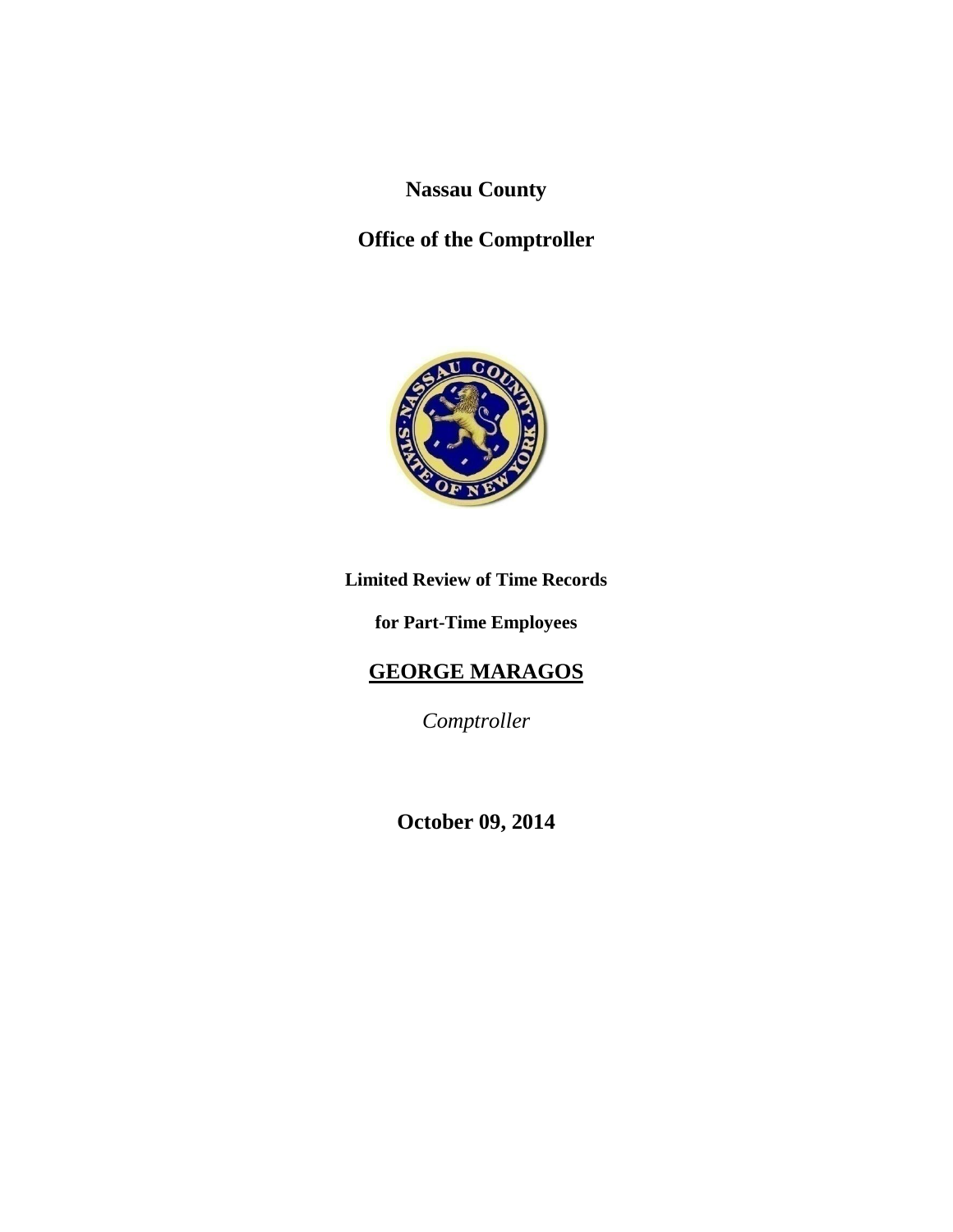# **NASSAU COUNTY** *OFFICE OF THE COMPTROLLER*

# **George Maragos**

*Comptroller*

Steven L. Labriola *Chief Deputy Comptroller*

Jostyn Hernandez *Director of Communications*

Sergio Blanco *Counsel to the Comptroller*

Michael Olney *Counsel to the Comptroller*

Review Staff

JoAnn Greene *Director of Field Audit*

Janis McDermott *Field Audit Supervisor*

> Blaine Griffin *Field Auditor*

Aurora Scifo *Assistant Director of Field Audit*

> Denise Gianotti *Field Auditor*

Joseph Giamanco *Field Auditor*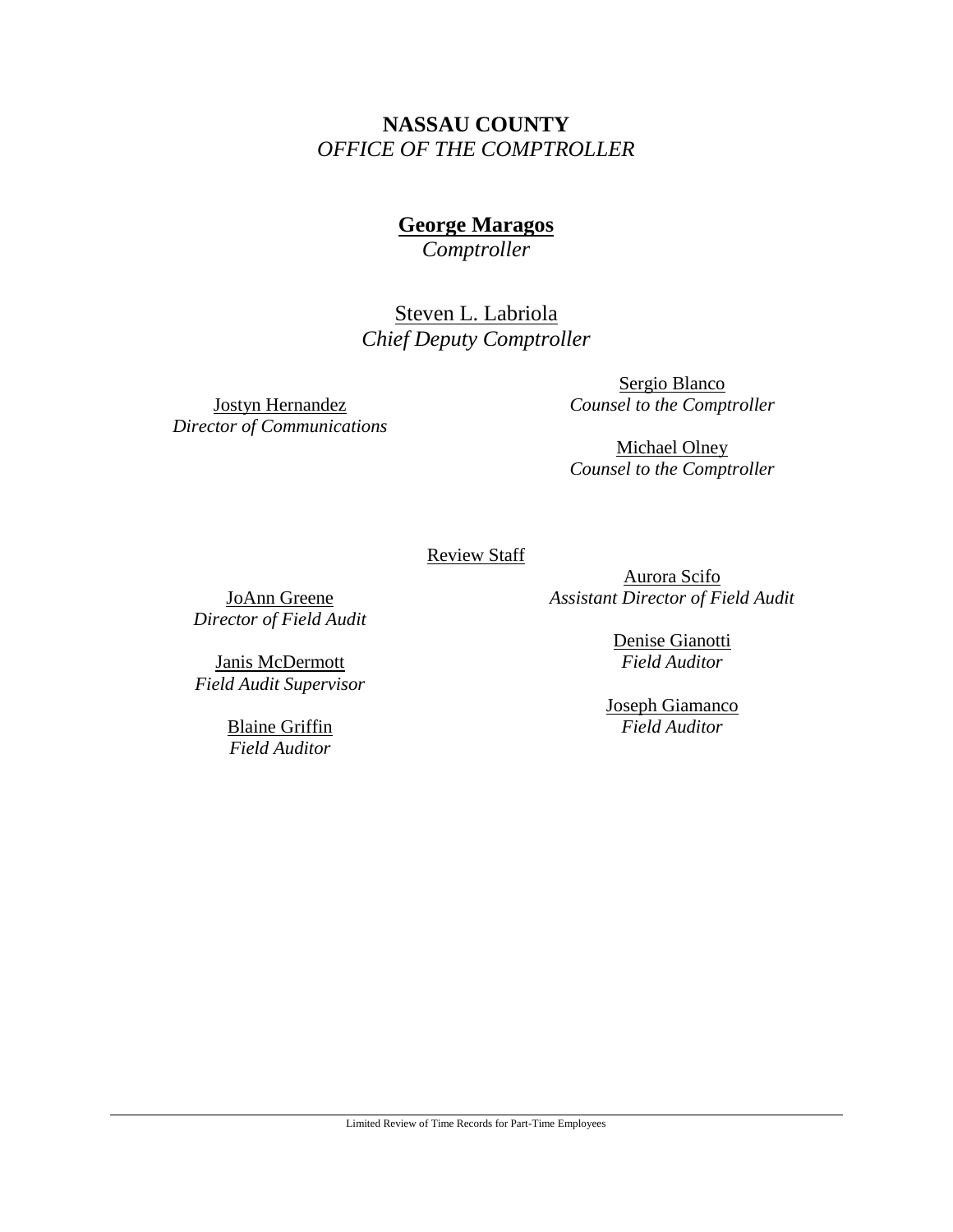The purpose of this review was to determine the extent of part-time employees clocking excessive hours greater than County guidelines allow and whether the employees actually worked the hours for which they were paid.

#### **Key Findings:**

- The County has reduced the overall workforce<sup>1</sup> from 2009 by 11% and costs by 12% (or \$51 million) through attrition in full-time and part-time positions and the increased use of seasonal staff.
- 42 Part-time employees, or less than 10%, were found to have exceeded the County guideline of 39.75 hours per pay period. On average, the Parks Department had the highest W-2 wages for employees exceeding hourly guidelines.
- Employee timesheets were not certified by Parks Department Supervisors.
- InTime clock-in irregularities were found for one employee who also had extensive missed clocks and work schedule conflicts with other employment.
- Two out of five employees were found to be working out of title<sup>2</sup> which is contrary to New York State Civil Service regulations as they were performing duties that did not match their Golf Attendant titles.

#### **Key Recommendations:**

- The County should review and monitor the increased use and reliance on seasonal employees.
- The County Office of Human Resources should immediately put measures in place to monitor part-time employees to ensure they work less than 39.75 hours per pay period.<sup>3</sup> If an emergency exists, or a compelling reason requiring additional hours occurs, the Deputy County Executive should be contacted, and written approval for the extra hours should be obtained.
- $\bullet$ The County Office of Human Resources should investigate why the Parks Department is not following County InTime regulations and immediately instruct supervisors to review and certify all employee InTime timesheets going forward.
- The timesheet irregularities noted in this report with regard to Employee E should be referred to the District Attorney for investigation.

 $\overline{a}$ <sup>1</sup> Workforce includes employees included in the General and Grant Funds from 2009-2013.

<sup>&</sup>lt;sup>2</sup> Working "Out of Title" is the term used when an employee is performing duties/functions that are inconsistent with the job specifications issued by the Department of Civil Service.

<sup>&</sup>lt;sup>3</sup> The part-time employee guidelines state that part-time is defined as 50% of the hours worked by a full-time person in the applicable position/department.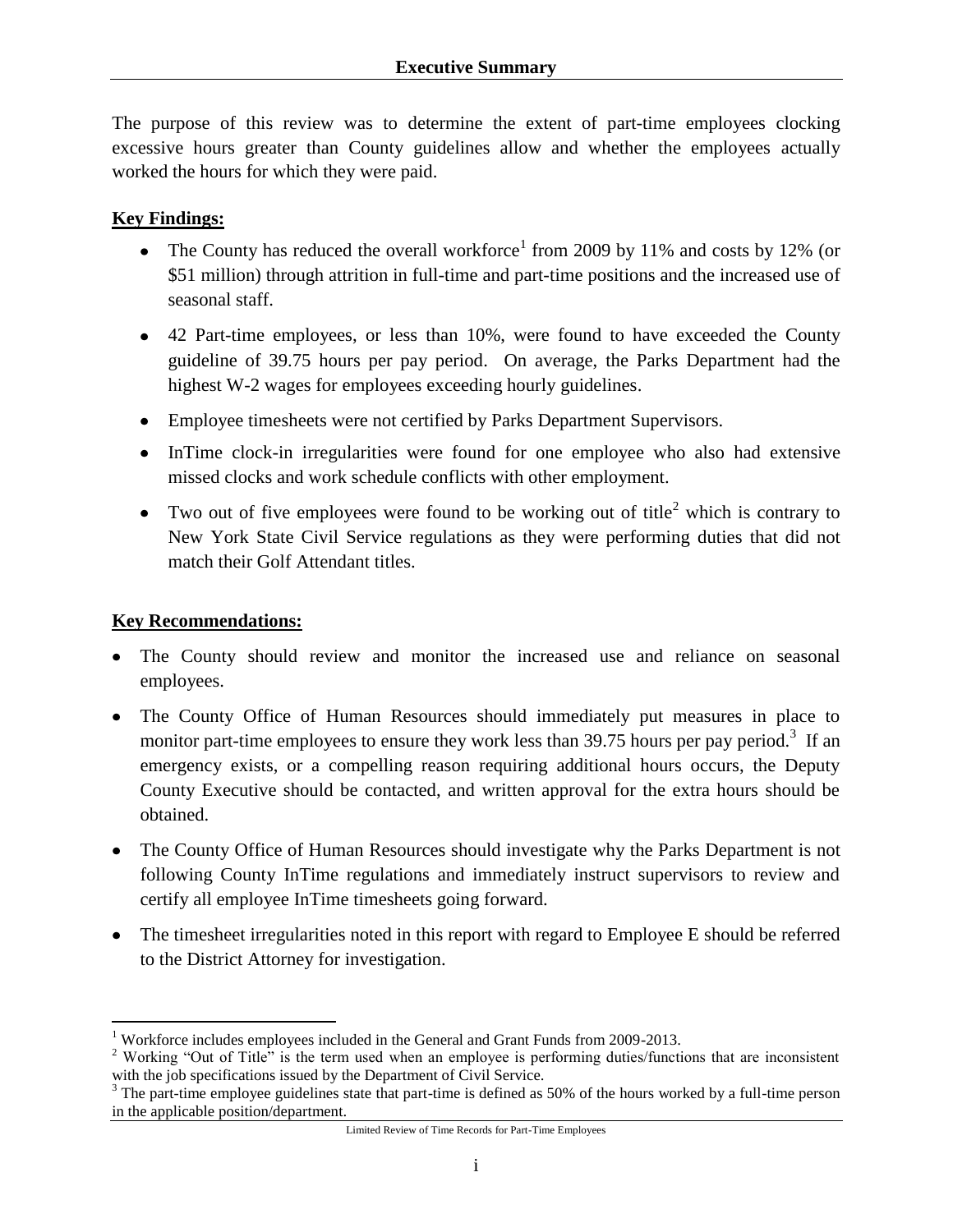• The Parks Department should work with the Nassau County Office of Human Resources and the Nassau County Department of Civil Service to ensure that the employees cited as working out of title in this report are placed in appropriate positions in a timely manner, in accordance with Civil Service regulations and review the duties of Employee B, softball league coordinator<sup>4</sup>, noting the extensive traveling currently required, (perhaps the sharing of the duties by two part-time Recreation Aides would reduce travel).

\*\*\*\*\*\*\*

The matters covered in this report have been discussed with the officials of the Human Resources Department. On September 22, 2014 we submitted a draft report to Human Resources for their review. Human Resources provided their response on October 6, 2014. Their response and our follow up to their response are included at the end of this report.

 $\overline{a}$ 

<sup>4</sup> Employee B's Civil Service title is Recreation Aide – Part-Time.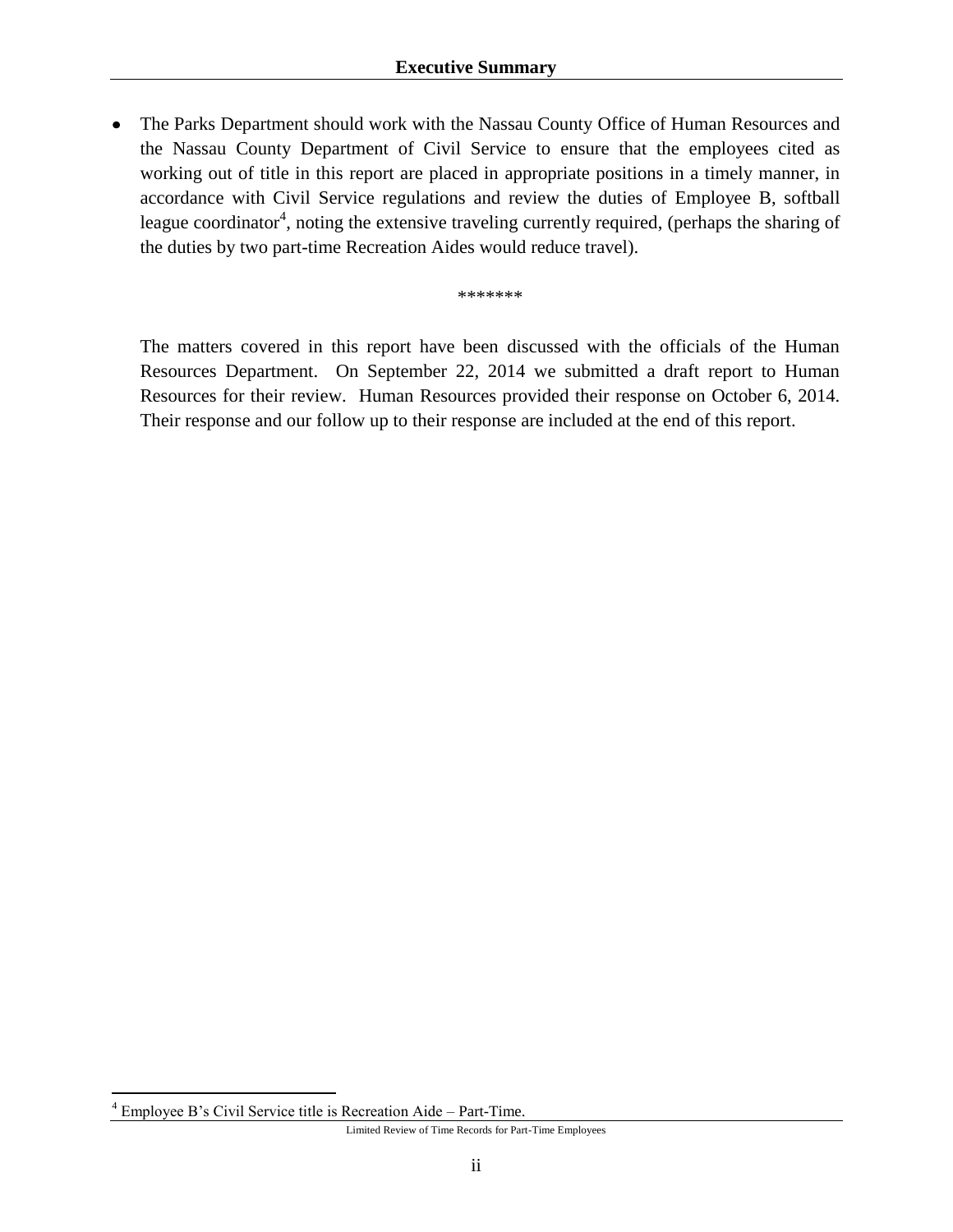#### **Page**

| The County Has Reduced the Overall Workforce from 2009 By 11% and Costs By 12% (or \$51<br>Million) Through Attrition in Full-Time and Part-Time Positions and the Increased Use of |
|-------------------------------------------------------------------------------------------------------------------------------------------------------------------------------------|
| 42 Part-Time Employees, or Less Than 10%, Were Found to Have Exceeded the County<br>Guideline of 39.75 Hours Per Pay Period On Average - The Parks Department Had the Highest       |
| Employee Timesheets Were Not Certified by Parks Department Supervisors 11                                                                                                           |
| InTime Clock-In Irregularities Were Found for One Employee: Extensive Missed Clocks and                                                                                             |
| Two Out of Five Employees Were Found to be Working Out of Title, Contrary to New York                                                                                               |
| 2013 Missed InTime Clocks and Explanations<br>2014 Missed InTime Clocks and Explanations                                                                                            |
| 25<br><b>Golf Course Attendant</b><br><b>Recreation Aide</b>                                                                                                                        |
| 27                                                                                                                                                                                  |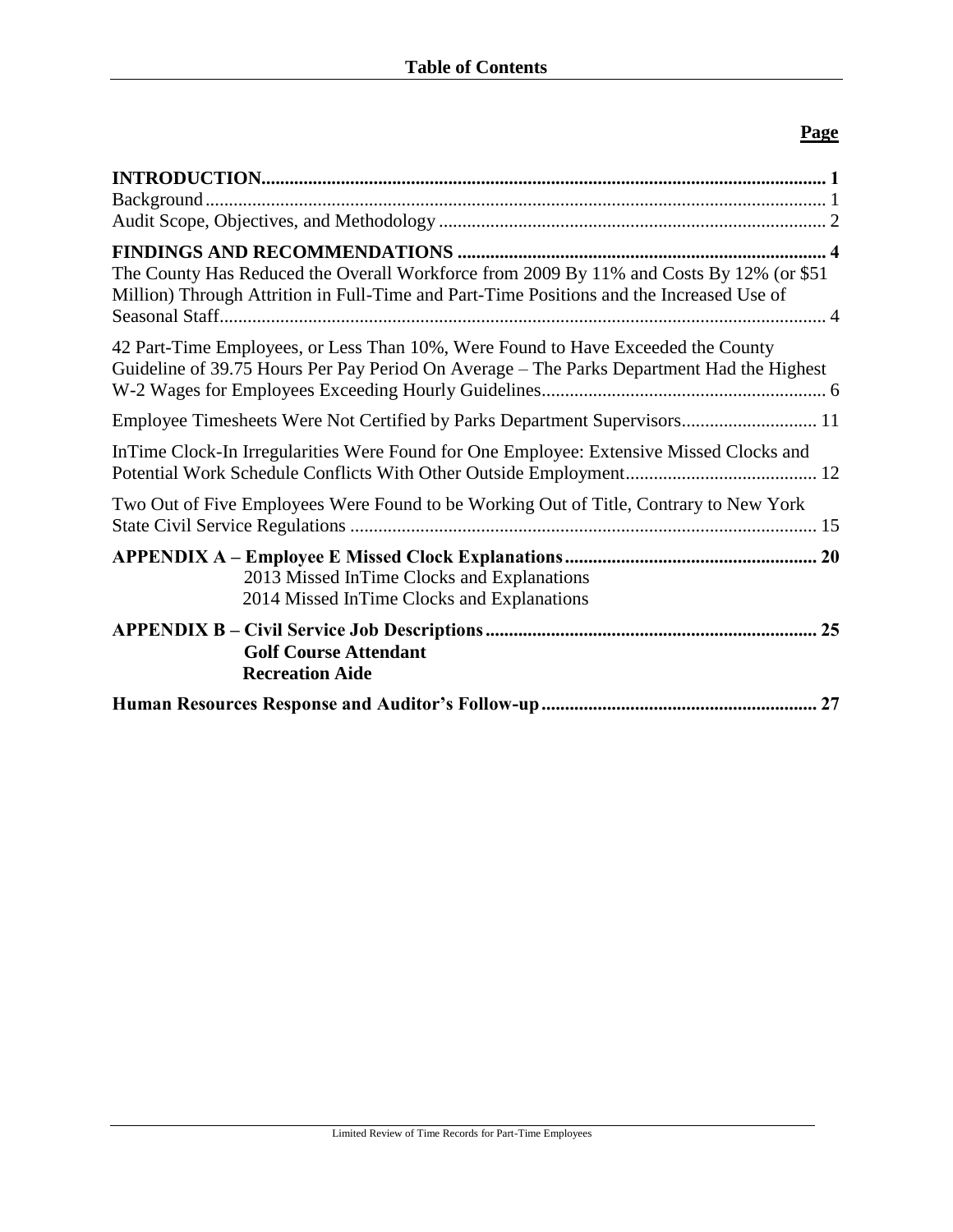#### <span id="page-5-1"></span><span id="page-5-0"></span>**Background**

In 2009, Nassau County implemented the use of the Integrated Nassau Time Management System for Employees, known as InTime.<sup>5</sup> InTime is an electronic, web-based system which automates timekeeping and leave recording activities. It is a rules based system using County policies and procedures and collective bargaining agreements.

#### Departmental InTime Roles and Tasks

Employees are issued Employee ID proximity badges, and are responsible for maintaining their work schedule. They generally clock in and clock out each day, at electronic badge readers (swipe clocks) located at many County buildings and locations. There are exceptions where the clock readers are not used and manual time sheets are maintained. For example, seasonal employees generally record their hours worked on manual timesheets.

Timekeepers are responsible for reviewing and verifying hours worked by employees. For example, the timekeeper enters time recorded by seasonal workers on manual timesheets once they are approved by the supervisor.

Supervisors are responsible for approving employee time and exceptions, including time off requests and missed clocks. The Supervisors enforce County policy and monitor time for abuse.

Each Department's Human Resources/Payroll Unit has overall responsibility for time and leave activities within the department. They can perform or delegate supervisor time and leave tasks and assign delegates to approve overtime.

#### InTime versus NUHRS

InTime is used to record and track time worked and leave time used in hours. This information is interfaced with the County's Human Resource and Payroll System ("NUHRS") for payroll calculations. NUHRS is the official source for employee records and other Human Resource transactions such as hiring, terminations and base salary and increases.

#### Missed Clocks

 $\overline{a}$ 

A missed clock occurs when an employee forgets or is unable to swipe at an electronic clock reader. An electronic missed clock form is completed and submitted to the InTime supervisor. The information entered on the missed clock form, which includes the date the clock was missed,

<sup>&</sup>lt;sup>5</sup> Most County Departments, including the Department of Parks, use the InTime system.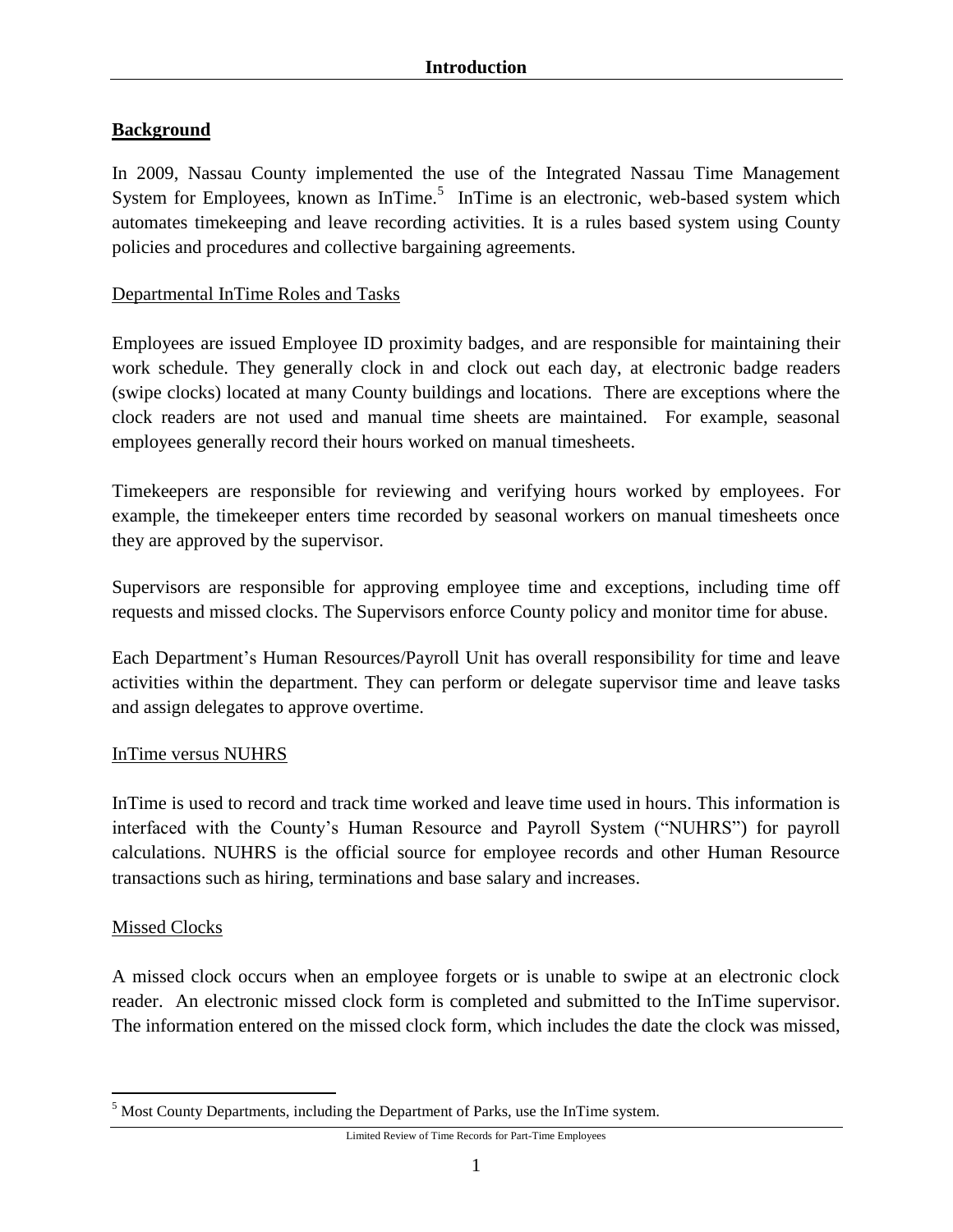the specific clocks missed (start time, end time or both) and an explanation indicating why the clock(s) was not used or "missed".

#### Supervisor Certification of Time

The InTime Manual, which was issued to all County departments, states that the "Supervisor must certify time recorded at the end of the pay period via the Pay Period Summary"<sup>6</sup>. The certification states "I have reviewed the record submitted by the employee and to the best of my knowledge and based upon the employee(s) statements, and without having knowledge to the contrary; I authorize the submission of the timesheet including the employee(s) statement of total time recorded during the pay period." The certification is an important control because it helps to ensure the accuracy of the hours worked and that any errors are corrected in a timely manner.

#### Maximum Number of Pay Period Hours for Part-Time Employees

County guidelines for part-time employees state that employees work no more than 39.75 hours per bi-weekly pay-period<sup>7</sup>.

#### <span id="page-6-0"></span>**Audit Scope, Objectives, and Methodology**

The purpose of this review was to determine the extent of part-time employees clocking excessive hours greater than County guidelines allow and whether the employees actually worked the hours for which they were paid.

We determined that the Parks Department had both the highest part-time W-2 wages in 2013 and the greatest number of employees whose average hours worked per pay period exceeded 39.75 hours. Of the preceding, we selected the five employees with the highest hourly rate and 2013 W-2 wages. These were the same employees highlighted by Newsday.

As per the W-2 files for 2013, we have determined that Parks carries 139 part-time employees. Of the 139 part-time employees only 12 earn \$30 or more per hour. The five highest are listed in the following chart.

 $\overline{a}$ 

<sup>&</sup>lt;sup>6</sup> InTime Training & Reference Manual (2009), page 36.

<sup>7</sup> This guideline was reinforced in a June 24, 2014 Inter-Departmental Memo from the County Executive's office, which stated that a part-time employee cannot work more than 39.75 hours in a two-week pay period.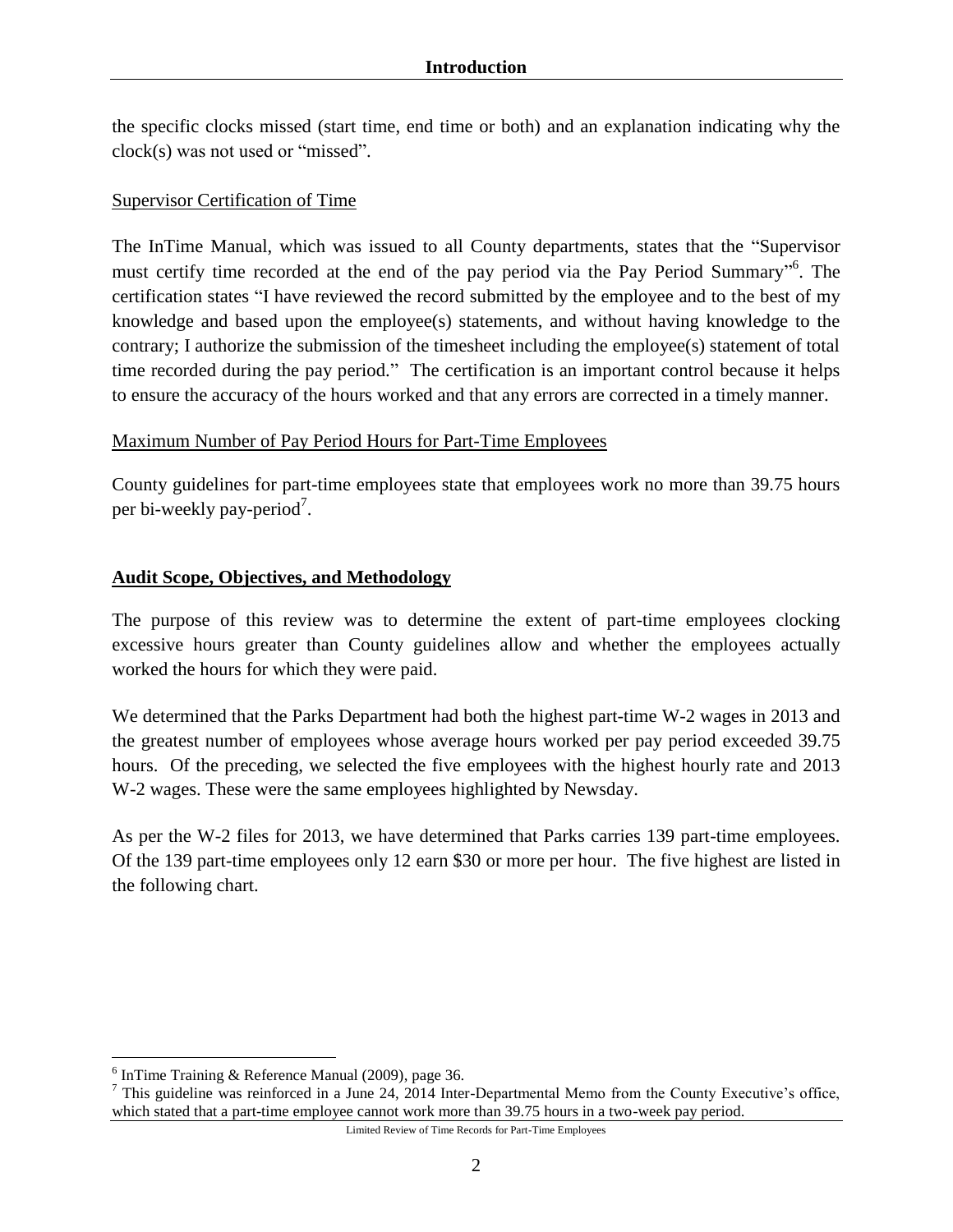|            |       | <b>Employee Name Department Civil Service Title</b> | <b>Hire Date</b> | <b>Hourly Rate</b> |
|------------|-------|-----------------------------------------------------|------------------|--------------------|
| Employee A | Parks | Golf Course Attendant I, PT                         | Oct 15 2010      | \$36.98            |
| Employee B | Parks | Recreation Aide, PT                                 | 7 2010<br>May    | \$51.36            |
| Employee C | Parks | Recreation Aide, PT                                 | Apr 23 2010      | \$51.36            |
| Employee D | Parks | Golf Course Attendant I, PT                         | 15 2011<br>July  | \$36.98            |
| Employee E | Parks | Golf Course Attendant I, PT                         | Feb 11<br>-2011  | \$51.36            |

#### **Employees Reviewed**

Source: NUHRS Employment Status Maintenance Screen. Hourly rates are as of July 31, 2014.

Salaries, overtime, and leave time earned and taken were obtained from NUHRS, the County's personnel and payroll system. The hours worked and work locations for the period January 1, 2013 – July 15, 2014 were obtained from InTime reports and timesheets, and in some instances, from manual timesheets.

We reviewed the aforementioned employees' records, interviewed Department officials and performed the following specific procedures to verify:

- 1. that the employees worked the hours reported in InTime;
- 2. the nature of the work each employee performed and compare these duties to the Nassau County Civil Service job specifications for the employee's assigned title;
- 3. that the employees were clocking in and out from their work locations and, if they did not clock in and out, manual timesheets existed to document this information;
- 4. that the employees' supervisors and colleagues could vouch for their attendance and duties performed;
- 5. that the hours worked at Nassau County did not conflict with the hours worked by the employee that also worked for another employer during this timeframe; and
- 6. that the hours worked could be verified to press articles and public meeting attendance records, where applicable.

We believe our review provides a reasonable basis for the findings and recommendations contained herein.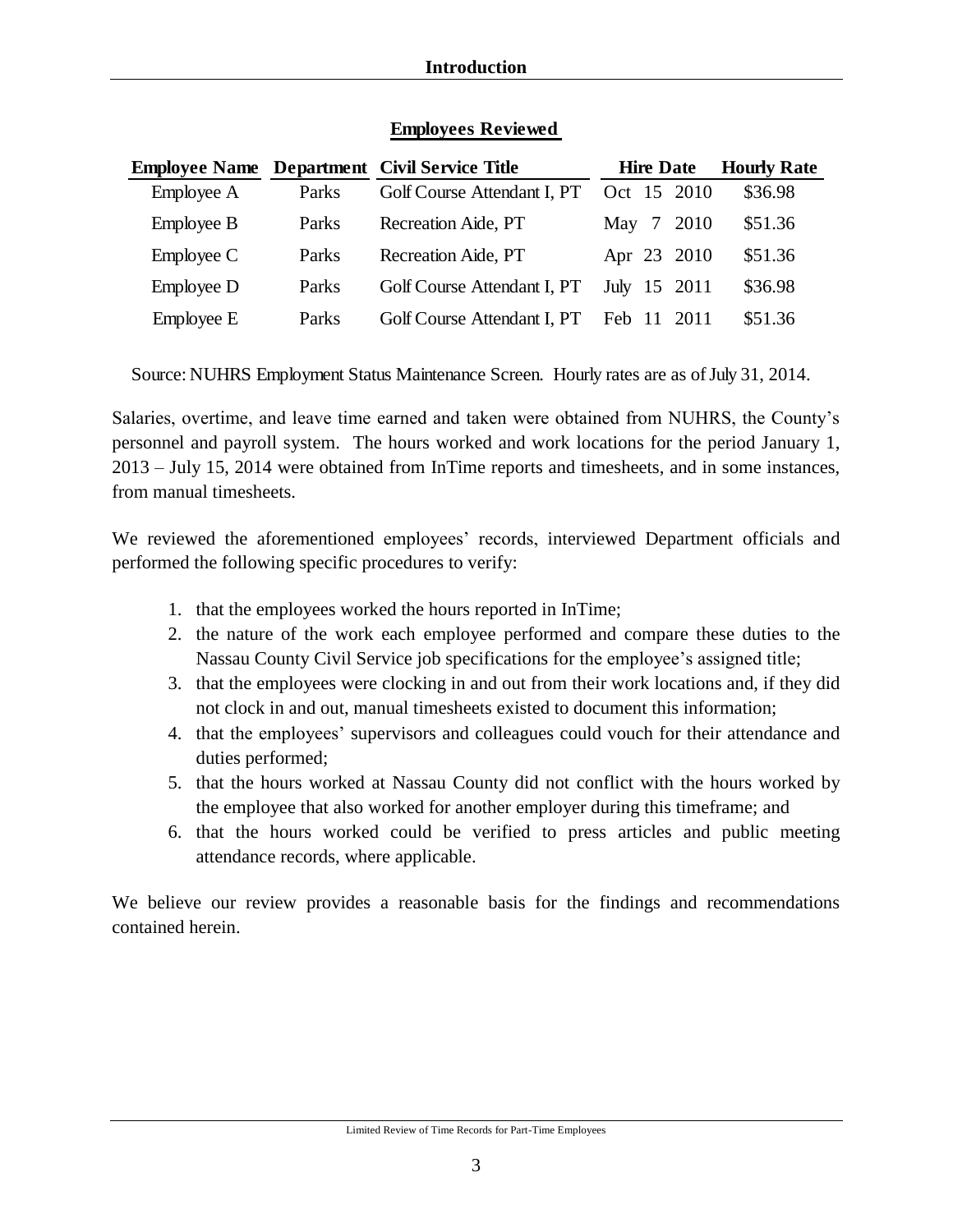#### <span id="page-8-0"></span>**Review Finding (1):**

#### <span id="page-8-1"></span>**The County Has Reduced the Overall Workforce<sup>8</sup> from 2009 By 11% and Costs By 12% (or \$51 Million) Through Attrition in Full-Time and Part-Time Positions and the Increased Use of Seasonal Staff**

Exhibits I through I-C illustrate that from 2009 to 2013, the County's full-time employee headcount decreased by 16.2% or \$55 million in W-2 wages and the part-time employee headcount decreased by 30.7% or by \$457,667 in W-2 wages. Conversely, the seasonal employee headcount increased by 62.4% between 2009 and 2013, while W-2 wages increased by \$4.7 million. Overall, the County payroll declined by \$51 million or 12% between 2009 and 2013.

#### **Exhibit I**

 $\overline{a}$ 

|      | -VV/ -V1V        |       |                  |                  |                  |                  |                     |                      |  |  |  |
|------|------------------|-------|------------------|------------------|------------------|------------------|---------------------|----------------------|--|--|--|
|      | <b>Full-Time</b> |       | <b>Part-Time</b> |                  | <b>Seasonal</b>  |                  | <b>Grand Totals</b> |                      |  |  |  |
|      | <b>Employees</b> |       |                  | <b>Employees</b> |                  | <b>Employees</b> |                     | <b>All Employees</b> |  |  |  |
|      |                  |       |                  |                  |                  |                  |                     |                      |  |  |  |
|      |                  | Head  |                  | Head             |                  | Head             |                     | <b>Head</b>          |  |  |  |
| Year | W-2 Wages        | Count | <b>W-2 Wages</b> | <b>Count</b>     | <b>W-2 Wages</b> | Count            | <b>W-2 Wages</b>    | Count                |  |  |  |
| 2009 | \$420,724,414    | 6478  | \$7,280,419      | 680              | \$4,311,649      | 679              | \$432,316,482       | 7837                 |  |  |  |
| 2010 | 403,070,783      | 6337  | 8,216,931        | 669              | 4,665,634        | 751              | 415,953,348         | 7757                 |  |  |  |
| 2011 | 400,070,424      | 5970  | 8,160,380        | 634              | 5,179,083        | 788              | 413,409,887         | 7392                 |  |  |  |
| 2012 | 372,872,230      | 5724  | 6,860,139        | 538              | 6,622,107        | 916              | 386, 354, 476       | 7178                 |  |  |  |
| 2013 | 365,709,725      | 5427  | 6,822,752        | 471              | 8,989,458        | 1103             | 381,521,935         | 7001                 |  |  |  |

#### **W-2 Wages and Headcount 2009-2013**

Source of Data: Nassau County W-2 Files 2009-2013 for employees in the General and Grant Funds

<sup>8</sup> Workforce includes employees included in the General and Grant Funds for 2009-2013.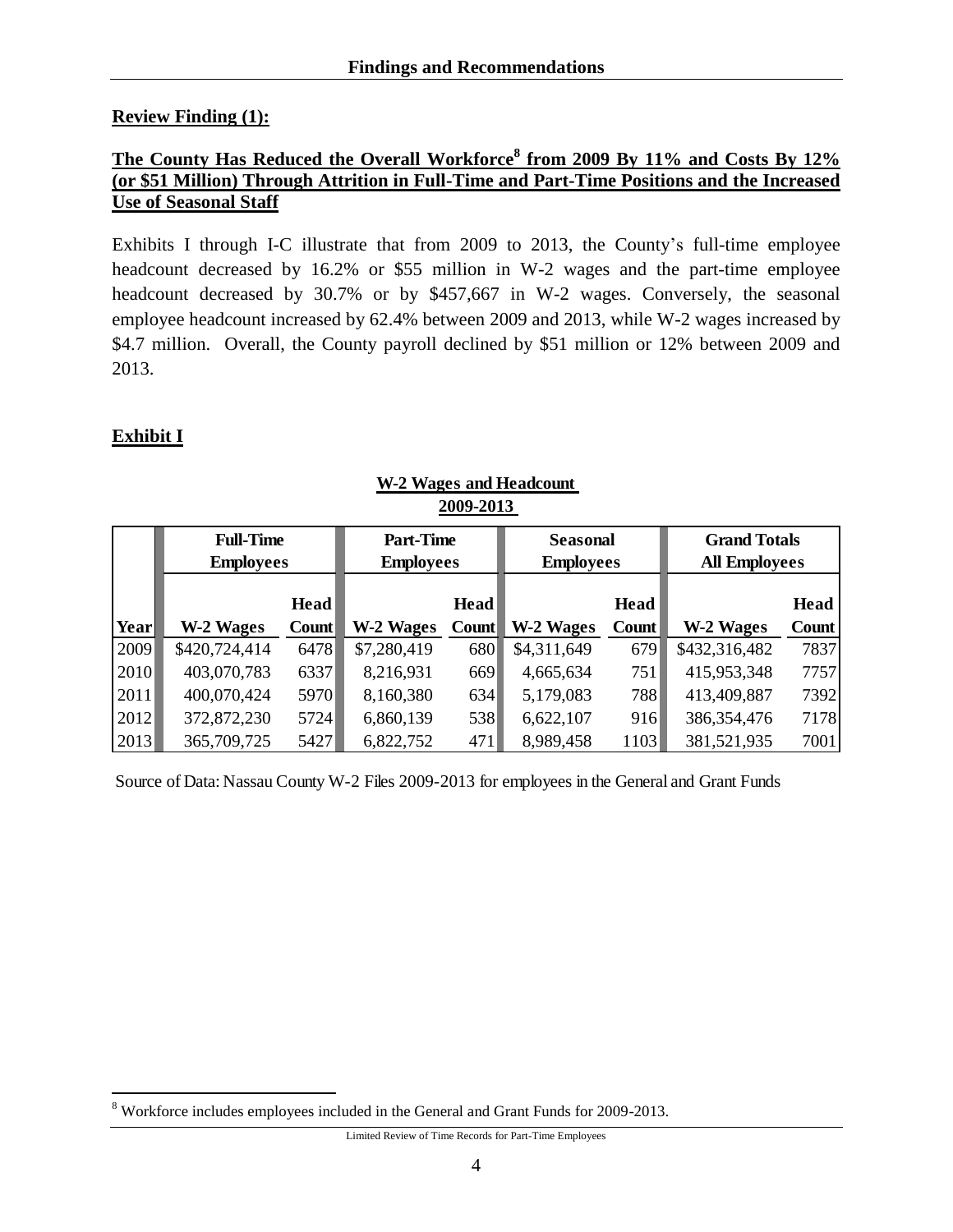#### **Exhibit I - A**

| <b>Full-Time Employees</b>                      |                 |             |                  |                      |  |  |  |  |  |
|-------------------------------------------------|-----------------|-------------|------------------|----------------------|--|--|--|--|--|
| <b>Summary of Dollar and Percentage Changes</b> |                 |             |                  |                      |  |  |  |  |  |
| 2009-2013                                       |                 |             |                  |                      |  |  |  |  |  |
| <b>Full-Time</b>                                |                 |             |                  |                      |  |  |  |  |  |
|                                                 |                 |             | <b>Employees</b> |                      |  |  |  |  |  |
|                                                 |                 |             |                  |                      |  |  |  |  |  |
|                                                 |                 | <b>Head</b> | $%$ Chg $\$      | % Chg Head           |  |  |  |  |  |
| Year                                            | W-2 Wages       | Count       | from PY          | <b>Count from PY</b> |  |  |  |  |  |
| 2009                                            | \$420,724,414   | 6478        | N/A              | N/A                  |  |  |  |  |  |
| 2010                                            | 403,070,783     | 6337        | $-4.2\%$         | $-2.2\%$             |  |  |  |  |  |
| 2011                                            | 400,070,424     | 5970        | $-0.7\%$         | $-6.1\%$             |  |  |  |  |  |
| 2012                                            | 372,872,230     | 5724        | $-6.8\%$         | $-4.3%$              |  |  |  |  |  |
| 2013                                            | 365,709,725     | 5427        | $-1.9%$          | $-5.5%$              |  |  |  |  |  |
| Diff -09-13                                     | \$ (55,014,689) | (1051)      | $-13.1%$         | $-16.2%$             |  |  |  |  |  |

Source of Data: Nassau County W-2 Files 2009-2013 for employees in the General and Grant Funds.

#### **Exhibit I - B**

| Summary of Dollar and Percentage Changes |                                          |       |                  |                      |  |  |  |  |  |
|------------------------------------------|------------------------------------------|-------|------------------|----------------------|--|--|--|--|--|
| 2009-2013                                |                                          |       |                  |                      |  |  |  |  |  |
| <b>Part-Time</b>                         |                                          |       |                  |                      |  |  |  |  |  |
|                                          |                                          |       | <b>Employees</b> |                      |  |  |  |  |  |
|                                          | $%$ Chg $$$<br>% Chg Head<br><b>Head</b> |       |                  |                      |  |  |  |  |  |
| Year                                     | W-2 Wages                                | Count | from PY          | <b>Count from PY</b> |  |  |  |  |  |
| 2009                                     | \$7,280,419                              | 680   | N/A              | N/A                  |  |  |  |  |  |
| 2010                                     | 8,216,931                                | 669   | 12.9%            | $-1.6\%$             |  |  |  |  |  |
| 2011                                     | 8,160,380                                | 634   | $-0.7\%$         | $-5.5\%$             |  |  |  |  |  |
| 2012                                     | 6,860,139                                | 538   | $-15.9%$         | $-17.8%$             |  |  |  |  |  |
| 2013                                     | 6,822,752                                | 471   | $-0.5\%$         | $-14.2%$             |  |  |  |  |  |
| Diff - 09-13                             | \$<br>(457, 667)                         | (209) | $-6.3%$          | $-30.7%$             |  |  |  |  |  |

**Part-Time Employees Summary of Dollar and Percentage Changes** 

Source of Data: Nassau County W-2 Files 2009-2013 for employees in the General and Grant Funds.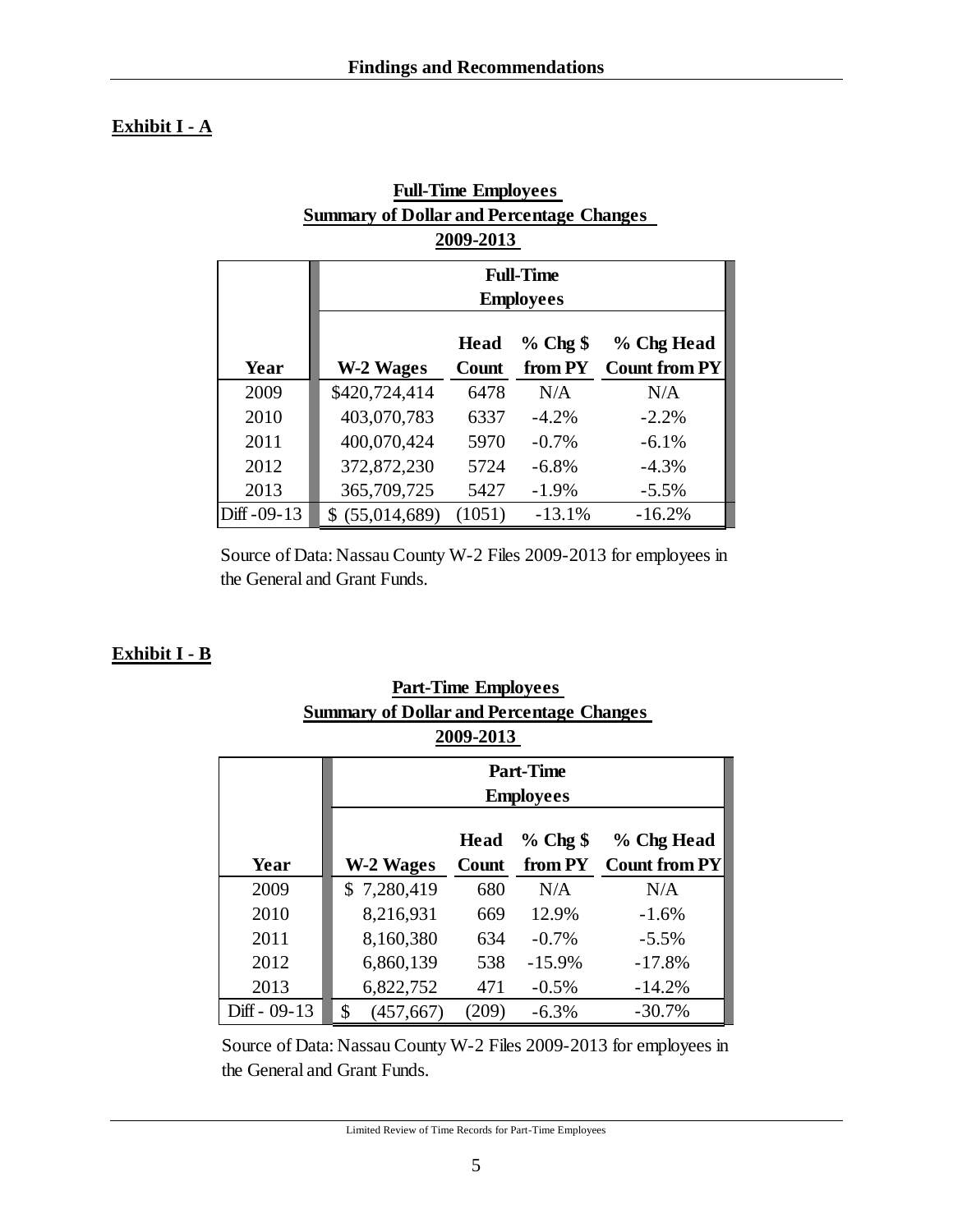#### **Exhibit I - C**

| Fait-Thile Seasonal Lindovees                                |                  |             |                           |                      |  |  |  |  |  |
|--------------------------------------------------------------|------------------|-------------|---------------------------|----------------------|--|--|--|--|--|
| <b>Summary of Dollar and Percentage Changes</b><br>2009-2013 |                  |             |                           |                      |  |  |  |  |  |
|                                                              |                  |             |                           |                      |  |  |  |  |  |
|                                                              | <b>Part-Time</b> |             |                           |                      |  |  |  |  |  |
|                                                              |                  |             | <b>Seasonal Employees</b> |                      |  |  |  |  |  |
|                                                              |                  | <b>Head</b> | $%$ Chg \$                | % Chg Head           |  |  |  |  |  |
| Year                                                         | W-2 Wages        | Count       | from PY                   | <b>Count from PY</b> |  |  |  |  |  |
| 2009                                                         | \$<br>4,311,649  | 679         | N/A                       | N/A                  |  |  |  |  |  |
| 2010                                                         | 4,665,634        | 751         | 8.2%                      | 9.6%                 |  |  |  |  |  |
| 2011                                                         | 5,179,083        | 788         | 11.0%                     | 4.7%                 |  |  |  |  |  |
| 2012                                                         | 6,622,107        | 916         | 27.9%                     | 14.0%                |  |  |  |  |  |
| 2013                                                         | 8,989,458        | 1103        | 35.7%                     | 17.0%                |  |  |  |  |  |
| $Diff - 09-13$                                               | \$<br>4,677,809  | 424         | 108.5%                    | 62.4%                |  |  |  |  |  |

# **Part-Time Seasonal Employees**

Source of Data: Nassau County W-2 Files 2009-2013 for employees in the General and Grant Funds.

#### **Review Recommendation:**

The County should continue managing employee headcount and containing payroll costs and monitor the increased use of and reliance on seasonal employees.

#### **Review Finding (2):**

 $\overline{a}$ 

#### <span id="page-10-0"></span>**42 Part-Time Employees, or Less Than 10%, Were Found to Have Exceeded the County Guideline of 39.75 Hours Per Pay Period On Average – The Parks Department Had the Highest W-2 Wages for Employees Exceeding Hourly Guidelines**

County guidelines<sup>9</sup> for part-time employees generally require that the employees work no more than 39.75 hours per bi-weekly pay-period. This guideline was established to ensure that these employees are limited to short-term needs and do not become eligible for benefits. Exceptions are allowed for emergencies and should be reported to the Deputy County Executive overseeing the department involved. These guidelines help contain labor costs by ensuring that part-time employee benefits are limited to the prorated leave provided to part-time employees under the agreement between the CSEA and the County.

<sup>&</sup>lt;sup>9</sup> This guideline was reinforced in a June 24, 2014 Inter-Departmental Memo from the County Executive's office which stated that a part-time employee cannot work more than 39.75 hours in a two-week pay period.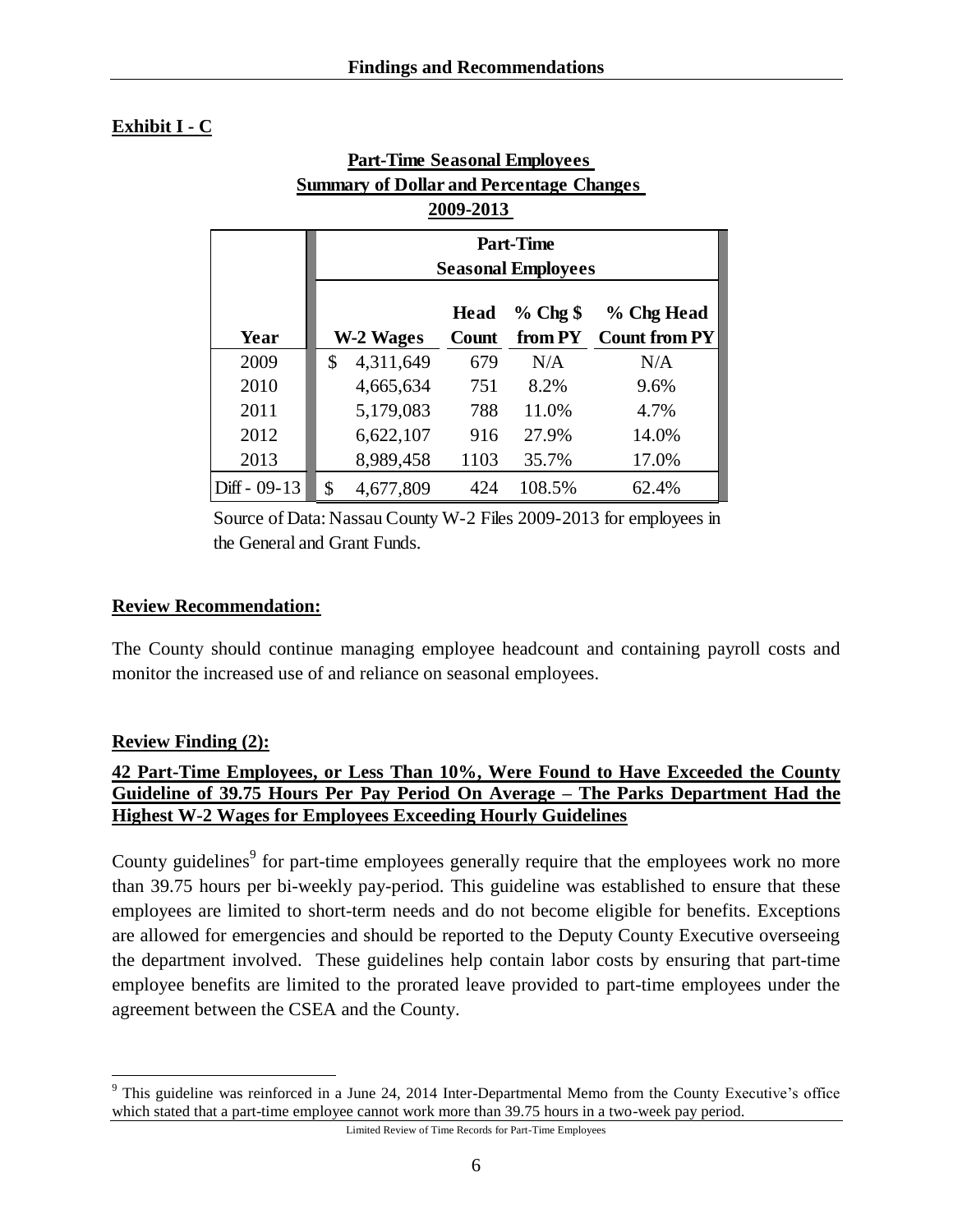Exhibit II shows the number of employees in each department that exceeded the County maximum part-time guideline of 39.75 hours worked per biweekly pay period. The Parks Department had the highest W-2 wages related to the employees exceeding the guidelines.

 **Number of Part-Time Employees** 

#### **Exhibit II**

| <b>Where Average Pay Period Hours Exceeded 39.75</b> |                           |    |                   |  |  |  |  |
|------------------------------------------------------|---------------------------|----|-------------------|--|--|--|--|
| <b>Employee</b><br>Count                             | Department                |    | 2013 W-2<br>Wages |  |  |  |  |
| 13                                                   | Parks                     | \$ | 541,590           |  |  |  |  |
| 13                                                   | <b>Board of Elections</b> |    | 468,047           |  |  |  |  |
| 5                                                    | Probation                 |    | 156,944           |  |  |  |  |
| 4                                                    | <b>Social Services</b>    |    | 152,092           |  |  |  |  |
| 2                                                    | Medical Examiner          |    | 84,195            |  |  |  |  |
| 1                                                    | Information Technology    |    | 73,140            |  |  |  |  |
| 1                                                    | <b>TPVA</b>               |    | 70,666            |  |  |  |  |
| 1                                                    | OMB                       |    | 45,440            |  |  |  |  |
| 1                                                    | Civil Service             |    | 29,229            |  |  |  |  |
|                                                      | Criminal Justice          |    | 28,581            |  |  |  |  |
| 42                                                   |                           |    | \$1,649,924       |  |  |  |  |

# Source of Data: Nassau County 2013 W-2 File for Part-Time Employees in the General and Grant Funds

The Parks Department manages more than 70 parks, preserves, museums, historic properties and athletic facilities, which comprise almost 6,000 acres. The County provides its residents with 13 large active parks, more than a dozen smaller community-based parks, seven golf courses, two marinas, an athletic complex and an aquatic center. The Department defines its mission as:

*"The Department of Parks, Recreation and Museums works with citizens, nonprofit partners and other government agencies to provide and maintain the highest quality parks, programs and recreational facilities. The Department seeks to enhance the physical state of the parks through prudent and targeted capital spending."<sup>10</sup>*

To accomplish its mission, the Department employs a multitude of part-time and seasonal employees to assist Park's full-time staff members. The seasonal employees generally work for

 $\overline{a}$ 

<sup>&</sup>lt;sup>10</sup> Nassau County Adopted Budget: Summary of Fiscal Year 2014.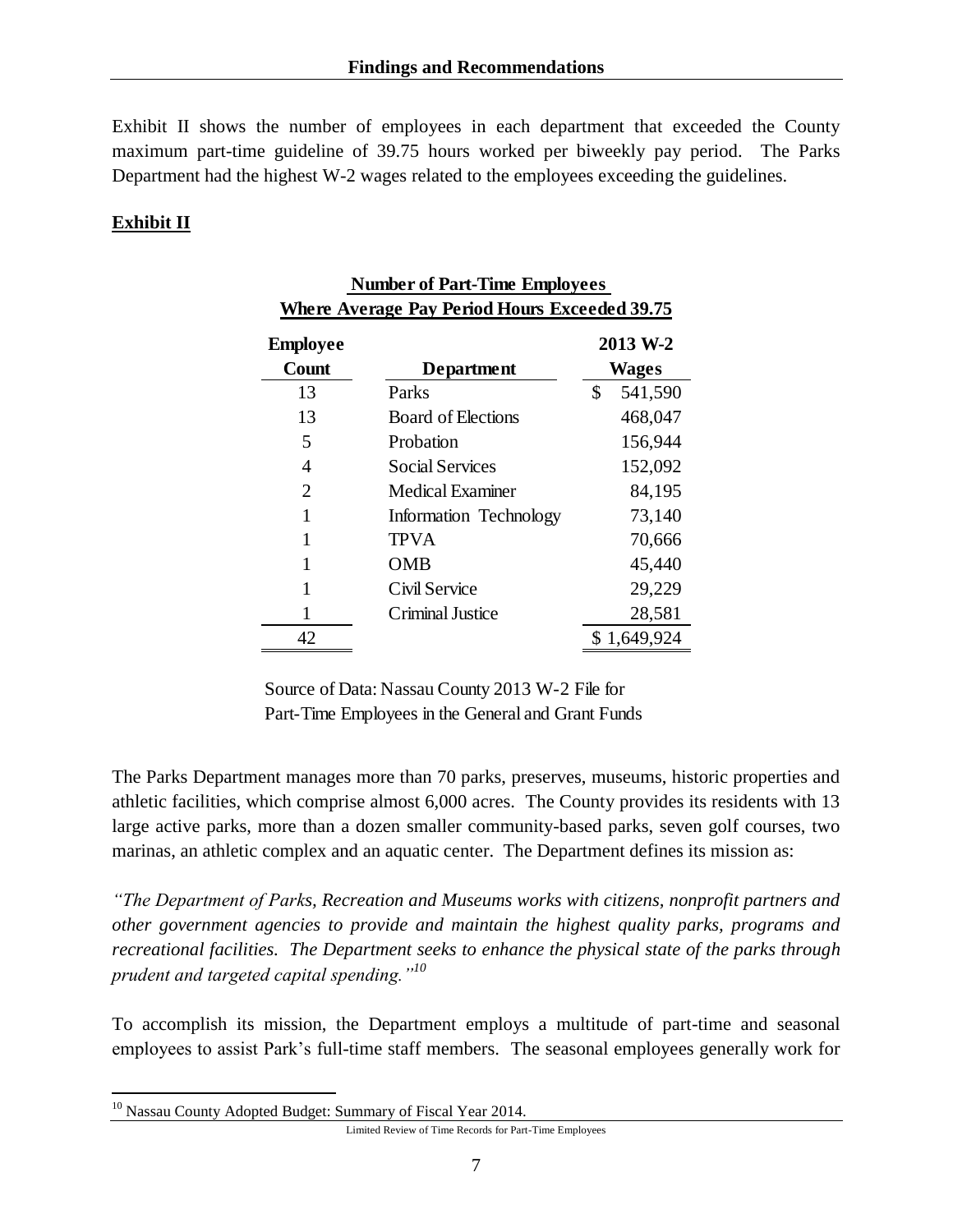approximately six weeks and are paid at the Nassau County Living Wage Law hourly rate, which at July 31, 2014 was  $$13.35$ <sup>11</sup>

A review of the hours worked by the five highest paid part-time Parks employees for the period January 1, 2013 through July 24, 2014 revealed that one of the five employees worked in excess of 39.75 hours per biweekly pay period in more than 54% of the pay periods in 2013 and more than 73% of the pay periods between January 1, 2014 and July 24, 2014. The other four employees were granted approval to exceed the guideline in every pay period between January 1, 2013 and July 24, 2014 (see Exhibit III).

The wages earned for the five employees in 2013 and for the period January 1, 2014 – July 28, 2014, including the dollarized leave benefits used, are summarized in Exhibit IV. We noted that one of the employees earned a substantial amount of overtime. We found that this was not a customary practice. The overtime was worked mainly in the first quarter of 2013 and was related to Hurricane Sandy cleanup or snow removal. All of the overtime worked was properly approved in InTime. We also noted another individual earned shift differential because at least one-half of his part-time shift was between 4:00 p.m. and 8:00 a.m. When this occurs, the employee receives shift differential pay for each hour actually worked during the entire shift.

 $\overline{a}$ 

<sup>&</sup>lt;sup>11</sup> The Nassau County Living Wage Law was enacted by the Nassau County Legislature in 2006 to raise the minimum wage of employees working for the County and for a majority of the County's contractors.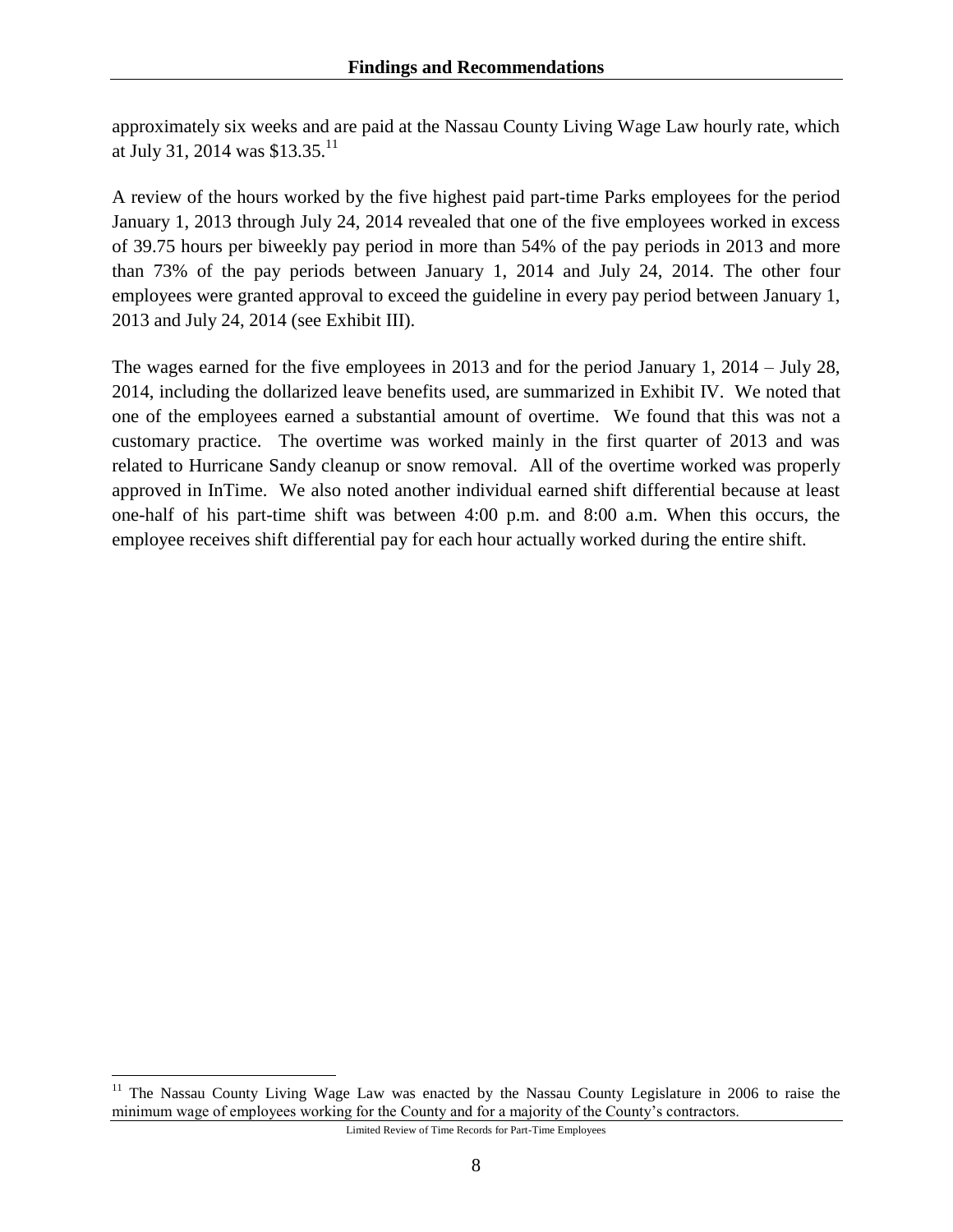#### **Exhibit III**

#### **Summary of Employees and Number of Pay Periods Where Hours Worked Exceeded 39.75 Hours January 2013 - July 24, 2014**

|                      | $2013*$                 |                                    |                         |                              |                         | $2014$ **                          |                     |                              |  |
|----------------------|-------------------------|------------------------------------|-------------------------|------------------------------|-------------------------|------------------------------------|---------------------|------------------------------|--|
| <b>Employee Name</b> | # of $\bf PP$<br>Worked | # of $\bf PP$<br>Worked<br>> 39.75 | $%$ of<br>PP ><br>39.75 | Avg. Hrs<br>Worked<br>Per PP | # of $\bf PP$<br>Worked | # of $\bf PP$<br>Worked<br>> 39.75 | $%$ of PP<br>>39.75 | Avg. Hrs<br>Worked<br>Per PP |  |
| Employee A           | 26                      | 26                                 | 100%                    | 78.88                        | 15                      | 15                                 | 100%                | 80.00                        |  |
| Employee B           | 26                      | 26                                 | 100%                    | 47.68                        | 15                      | 15                                 | 100%                | 47.45                        |  |
| Employee C           | 26                      | 14                                 | 54%                     | 40.13                        | 15                      | 11                                 | 73%                 | 42.25                        |  |
| Employee D           | 26                      | 26                                 | 100%                    | 82.21                        | 15                      | 15                                 | 100%                | 74.33                        |  |
| Employee E           | 26                      | 26                                 | 100%                    | 48.86                        | 15                      | 15                                 | 100%                | 40.27                        |  |

\* There were 26 pay-periods in 2013 (actual days ranged from 12/28/12 - 12/26/13).

\*\* There were 15 pay-periods from  $1/1/14 - 7/24/14$  (actual days ranged from  $12/27/13 - 7/24/14$ ).

Source: InTime Report "Detailed Time Code by Employee" for specified timeframes.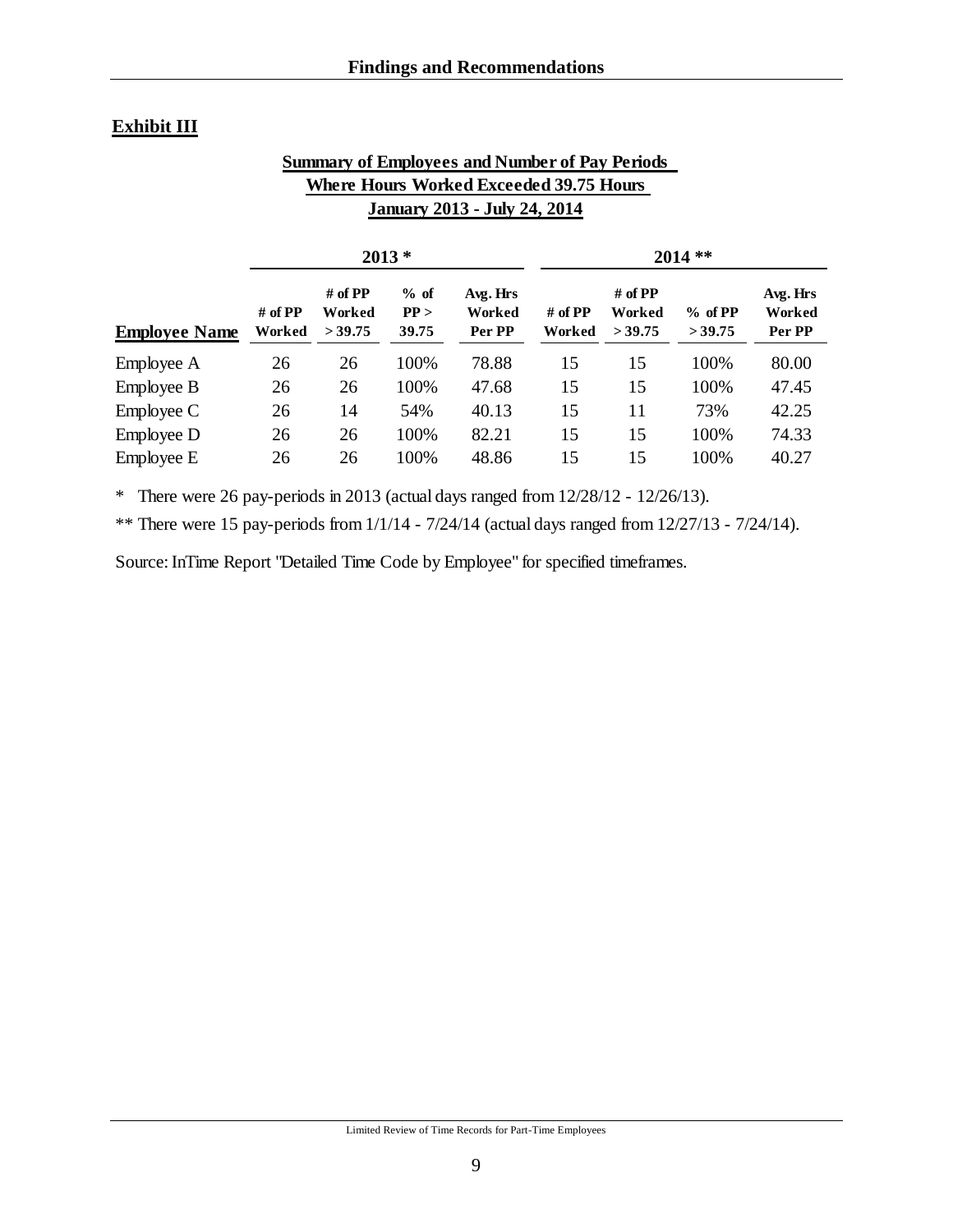#### **Exhibit IV**

|                      |                | <b>Earnings</b> |                                    | <b>Leave Benefits Used</b><br><b>Dollarized Hours (Note 2)</b> |                      |                     |               |
|----------------------|----------------|-----------------|------------------------------------|----------------------------------------------------------------|----------------------|---------------------|---------------|
| <b>Employee Name</b> | Regular<br>Pay | <b>OT</b>       | <b>Shift Diff</b><br>(Note 1)      | <b>Vacation</b><br>Leave                                       | <b>Sick</b><br>Leave | Comp<br><b>Time</b> | <b>Total</b>  |
| Employee<br>A        | 70,434<br>S.   | \$              | \$<br>$\qquad \qquad \blacksquare$ | \$                                                             | 1,728<br>\$          | \$1,440             | \$<br>73,602  |
| B<br>Employee        | 60,631         |                 | 550                                |                                                                | 950                  |                     | 62,131        |
| Employee<br>C        | 51,775         |                 | 185                                |                                                                |                      |                     | 51,960        |
| Employee<br>D        | 66,906         | 7,857           | (25)                               | 936                                                            | 2,241                | 2,007               | 79,922        |
| Employee<br>Е        | 60,588         |                 | 4,157                              | 1,050                                                          | 675                  |                     | 66,470        |
| <b>Totals</b>        | \$310,334      | \$7,857         | \$4,867                            | 1,986                                                          | 5,594<br>\$          | \$3,447             | \$<br>334,085 |

#### **Employee Pay Summary January 1, 2013 - December 31, 2013**

#### **Employee Pay Summary January 1, 2014 - July 28, 2014**

|                          |                | <b>Leave Benefits Used</b>   |                                |                   |                                  |                                |               |  |
|--------------------------|----------------|------------------------------|--------------------------------|-------------------|----------------------------------|--------------------------------|---------------|--|
|                          |                | <b>Earnings</b>              |                                |                   | <b>Dollarized Hours (Note 2)</b> |                                |               |  |
| <b>Employee Name</b>     | Regular<br>Pay | <b>OT</b>                    | <b>Shift Diff</b><br>(Note 1)  | Vacation<br>Leave | <b>Sick</b><br>Leave             | Comp<br><b>Time</b>            | <b>Total</b>  |  |
| Employee<br>A            | 41,091<br>\$   | 662<br>S                     | \$<br>$\overline{\phantom{a}}$ | \$<br>976         | 1,368<br>\$                      | \$<br>$\overline{\phantom{0}}$ | \$<br>44,097  |  |
| Employee B               | 31,866         | $\overline{\phantom{a}}$     | 411                            |                   | 3,943                            |                                | 36,220        |  |
| Employee<br>C            | 31,504         | $\qquad \qquad \blacksquare$ | 63                             |                   |                                  |                                | 31,567        |  |
| Employee<br>$\mathbf{D}$ | 36,605         | 324                          | $\overline{\phantom{a}}$       | 1,382             | 540                              | 108                            | 38,959        |  |
| Employee<br>E            | 22,598         | $\overline{\phantom{a}}$     | 1,929                          | 2,850             | 4,915                            |                                | 32,292        |  |
| <b>Totals</b>            | \$163,664      | 986<br>\$                    | \$2,403                        | 5,208<br>\$       | \$10,766                         | 108<br>\$                      | 183,135<br>\$ |  |

Source: NUHRS Employee Pay Summary Inquiries as of December 31, 2013 and July 28, 2014.

**Note 1** - Section 26 of the CSEA Agreement provides that employees who have at least one-half of their shift fall between 4:00 p.m. and 8:00 a.m. receive shift differential for each hour actually worked, regardless of whether the hours worked are between those hours.

**Note 2 -** The vacation leave, sick leave and compensatory time amounts listed represent the dollarized values of the leave benefits taken by the employees for the periods listed. The dollar amounts listed were reported in NUHRS.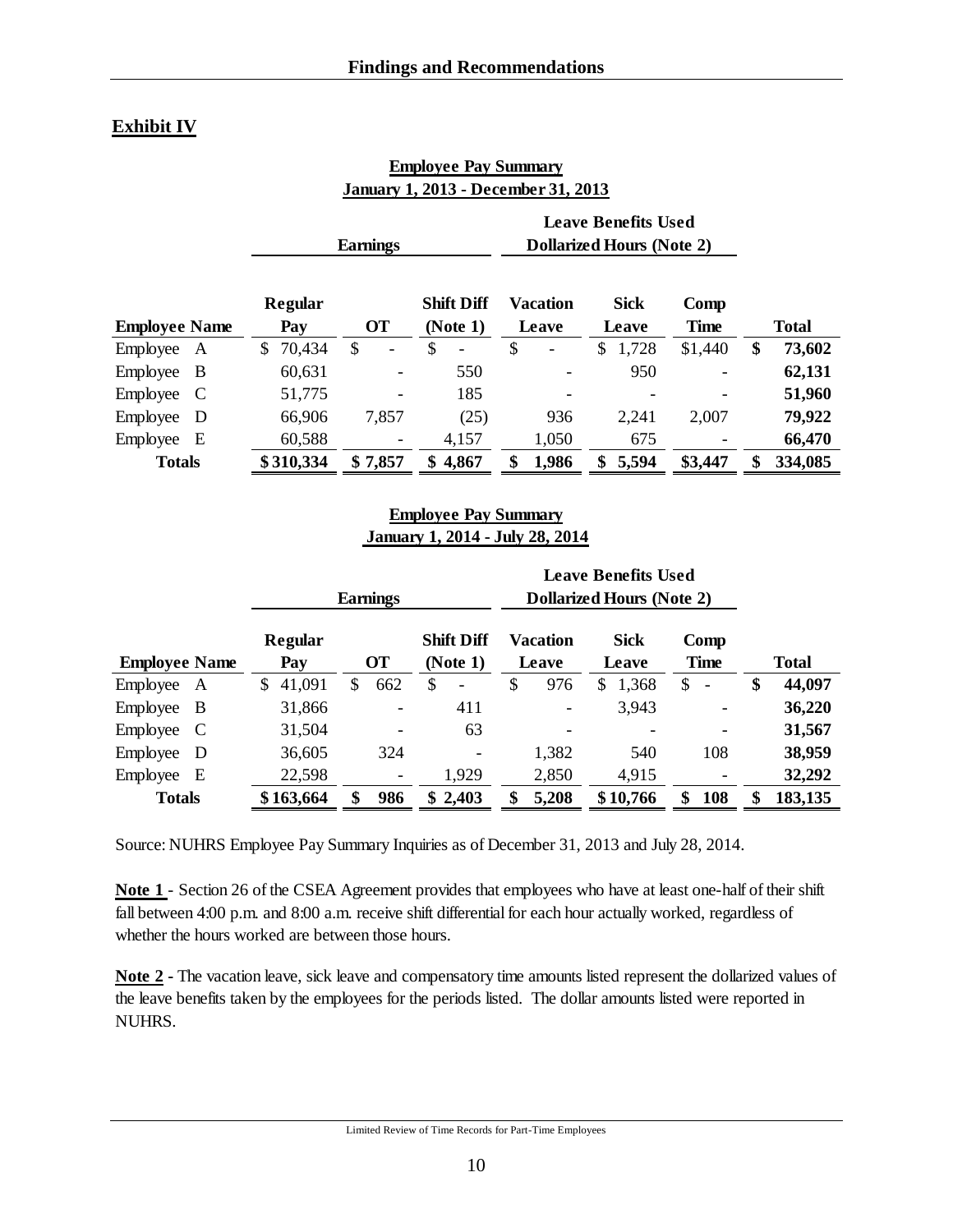#### **Review Recommendation(s):**

We recommend that the County Office of Human Resources immediately put measures in place to monitor part-time employees to ensure that they work less than 39.75 hours per pay-period. If an emergency exists, or a compelling reason requiring additional hours occurs, the Deputy County Executive should be contacted, and written approval for the extra hours should be obtained and recorded

#### **Review Finding (3):**

#### <span id="page-15-0"></span>**Employee Timesheets Were Not Certified by Parks Department Supervisors**

None of the InTime timesheets for the five selected part-time Parks employees for the period January 1, 2013 through July 28, 2014 were certified by a supervisor. Human Resources indicated that these employees all had either the Parks Commissioner or a Deputy Commissioner assigned as the employees' InTime supervisor. The InTime timesheet is a key record used in InTime to manage the time and leave information. It is used to view work details, to see an employee's schedule and time worked, to enter overrides and exceptions and to authorize time off. The InTime Manual, which was issued to all County departments, states that the "Supervisor must certify time recorded at the end of the pay period via the Pay Period Summary"<sup>12</sup>.

It is vital that supervisors review employees' timesheets to verify the accuracy of the hours worked and ensure that any errors are corrected in a timely manner. In addition, through the certification, the supervisor is attesting to the accuracy of the information on which the employees' pay will be based. The InTime timesheet certification states "I have reviewed the record submitted by the employee and to the best of my knowledge and based upon the employee(s) statements, and without having knowledge to the contrary; I authorize the submission of the timesheet including the employee(s) statement of total time recorded during the pay period."

The auditors also selected three additional Parks employees, a full-time Accountant IV, part-time Clerk II, and a seasonal employee for review to determine if the non-certification issue was more widespread. A review of July 2014 InTime timesheets for these three additional employees noted that their timesheets were also not certified by a supervisor.

Parks officials noted that they do not have the time to personally certify the timesheets of multiple employees, noting that the Parks Department lacks the mid-level managers needed to fulfill this responsibility. We noted that the Accountant IV is currently dividing his work hours

 $\overline{a}$  $12$  InTime Training & Reference Manual (2009), page 36.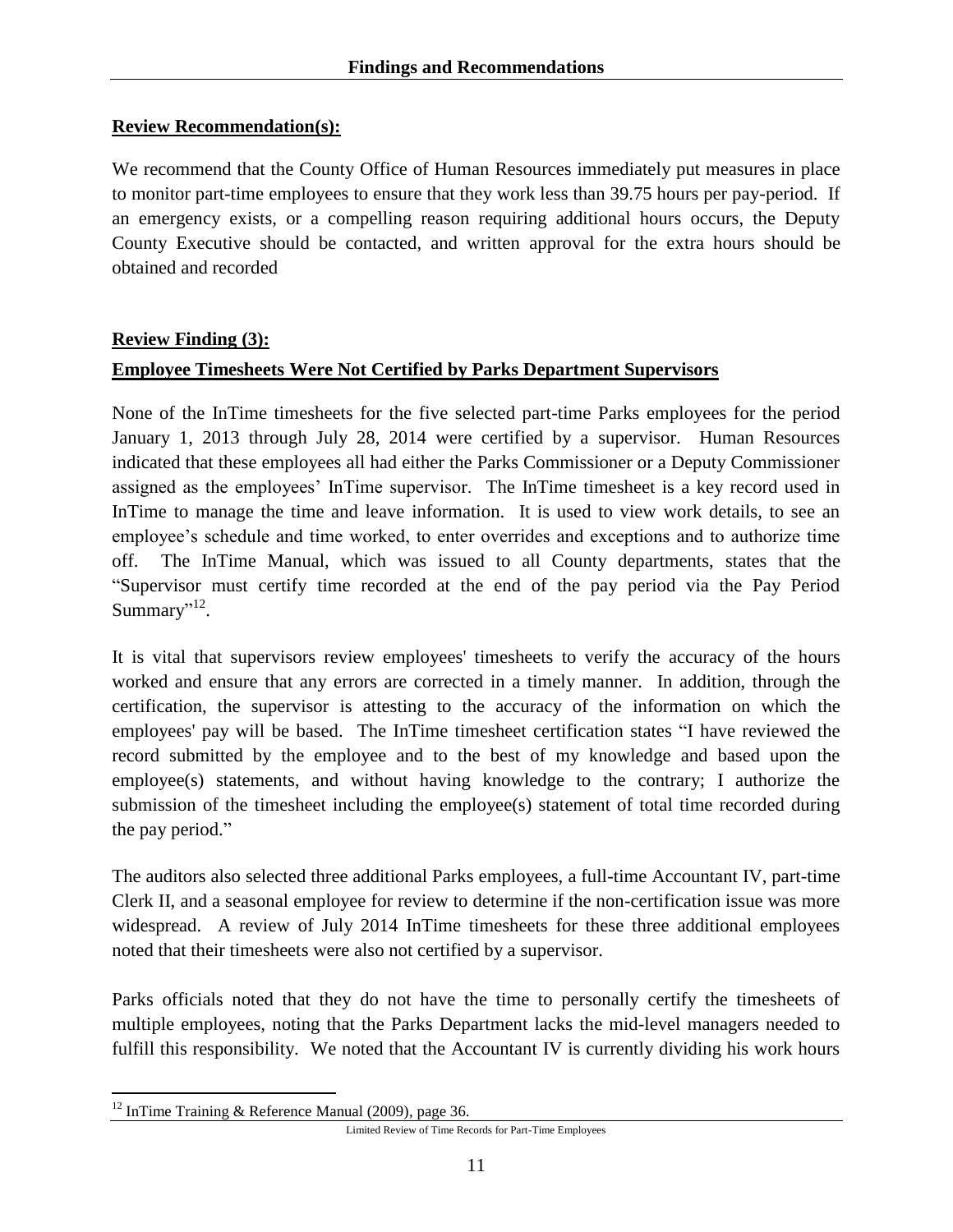between two County departments, increasing the need for supervisory review and approval of the time worked. Meetings and interviews of Park officials and supervisors indicated that four of the five employees had received sufficient supervisory review, despite the lack of certification of the InTime timesheets. For example, the Chief Deputy Parks Commissioner advised that he was personally supervising the work of Employee A, who is acting as his Secretary/Administrative Assistant.

However, when Park officials were questioned, they could not account for the specific times worked or specific responsibilities of one of the five individuals, Employee  $E^{13}$ . As far as the need for this employee to work the excessive hours eligible for shift differential, Parks officials noted that this employee assisted when there were conflicts or problems in the South Asian community, requiring additional time beyond his attendance at events, as well as a flexible schedule. Exhibit IV indicates that of the five employees, only Employee E had high dollar amounts of shift differential, totaling \$4,157 in 2013 and \$1,929 for 2014 as of July 28, 2014.

#### **Review Recommendation(s):**

We recommend that the:

- a) County Office of Human Resources investigate why the Parks Department is not following County InTime regulations and immediately instruct supervisors to review and certify all employee InTime timesheets going forward; and
- b) Parks Department ensures that supervisors are adequately directing and monitoring parttime employees to be limited to 39.75 hours of work bi-weekly.

#### **Review Finding (4):**

#### <span id="page-16-0"></span>**InTime Clock-In Irregularities Were Found for One Employee: Extensive Missed Clocks and Potential Work Schedule Conflicts With Other Outside Employment**

As shown in Exhibit V, our review of InTime clock entries for the five employees revealed that one of the five part-time employees (Employee  $E$  - Golf Attendant I) had a significant number of missed clocks (86 between January 1, 2013 and July 13, 2014) with unusual or no explanations. Please see Appendix A to this report which details the missed clock explanations entered in the InTime system, indicating that, at times, this employee spent up to 11-12 hours per day attending these activities. These activities are categorized in the Exhibit V below.

 $\overline{a}$ <sup>13</sup> For the period January 1, 2013 through November 13, 2013, the former Commissioner of Parks was Employee E's Supervisor in InTime, while since November 14, 2013 to the present time, the Chief Deputy Commissioner of Parks has been designated his Supervisor in InTime.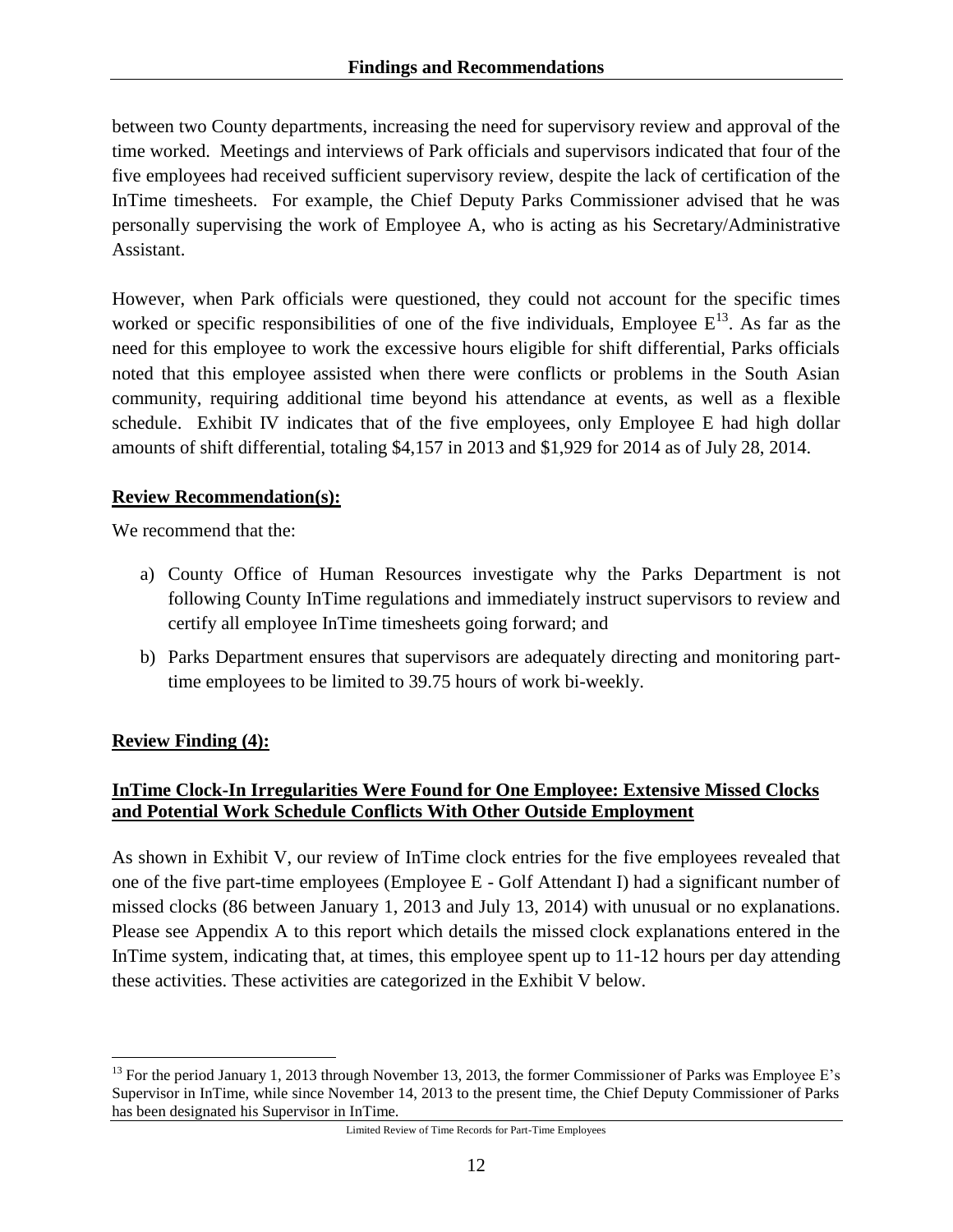#### **Exhibit V**

 $\overline{a}$ 

| <b>Summary of Missed Clocks and Explanations</b> |
|--------------------------------------------------|
| <b>Employee - E</b>                              |

|                                  |       | 2013<br><b>Occurrences</b>     |                | 2014<br><b>Occurrences</b>     | <b>Total</b><br><b>Occurrences</b> |                                |
|----------------------------------|-------|--------------------------------|----------------|--------------------------------|------------------------------------|--------------------------------|
| <b>Explanations</b>              | Count | <b>Related</b><br><b>Hours</b> | Count          | <b>Related</b><br><b>Hours</b> | Count                              | <b>Related</b><br><b>Hours</b> |
| Represented County Executive     | 59    | 452.50                         | 8              | 37.00                          | 67                                 | 489.50                         |
| Non-golf related events          | 4     | 21.00                          | $\overline{0}$ | 0.00                           | 4                                  | 21.00                          |
| No explanation for manual clocks | 12    | 66.00                          | 3              | 18.50                          | 15                                 | 84.50                          |
| <b>Totals</b>                    | 75    | 539.50                         | 11             | 55.50                          | 86                                 | 595.00                         |

Further investigation revealed that Employee E is also employed by the Town of Hempstead. His regular work hours<sup>14</sup> at the Town are 9:00 a.m. to 4:45 p.m., with a one hour lunch.<sup>15</sup> The auditors obtained and examined his timesheets from the Town and compared the days and times worked to his Nassau County InTime records to identify overlapping hours. As shown in Exhibit VI, we noted 159 instances between January 1, 2013 and July 13, 2014 where his Town of Hempstead timesheets reflected he worked a full 8 hour day while he clocked in at his Nassau County job between 4:46 p.m. and 4:59 p.m., less than 15 minutes later.

The distance between the Town of Hempstead and Eisenhower Park Administration Building, where Employee E generally clocked into his part-time Parks job, is more than 4.8 miles. Exhibit VII reveals that for 95 of the 159 instances, the employee had less than five minutes to perform the 4.8 mile commute. The ability to commute 4.8 miles and park in less than fifteen minutes at such a busy time of day is highly unlikely and raises the concern that Employee E might not be clocking in himself, as well as the possible theft of time. Alternatively, this employee could have been in the vicinity of Eisenhower Park (his County work location) for his Town of Hempstead duties.

<sup>&</sup>lt;sup>14</sup> Employee E holds a full-time management level position at the Department of Planning & Economic Development, which has approximately 40 employees. As an Economic Development Zone Coordinator, his primary responsibility is to bring in new businesses to the Town of Hempstead and to keep current businesses in the Town.

<sup>&</sup>lt;sup>15</sup> Daily work hours at the Town of Hempstead are considered to be 8 hours per day (inclusive of lunch), because many years ago Town employees gave up a 15 minute break in order to leave work at 4:45 p.m., rather than at 5:00 p.m.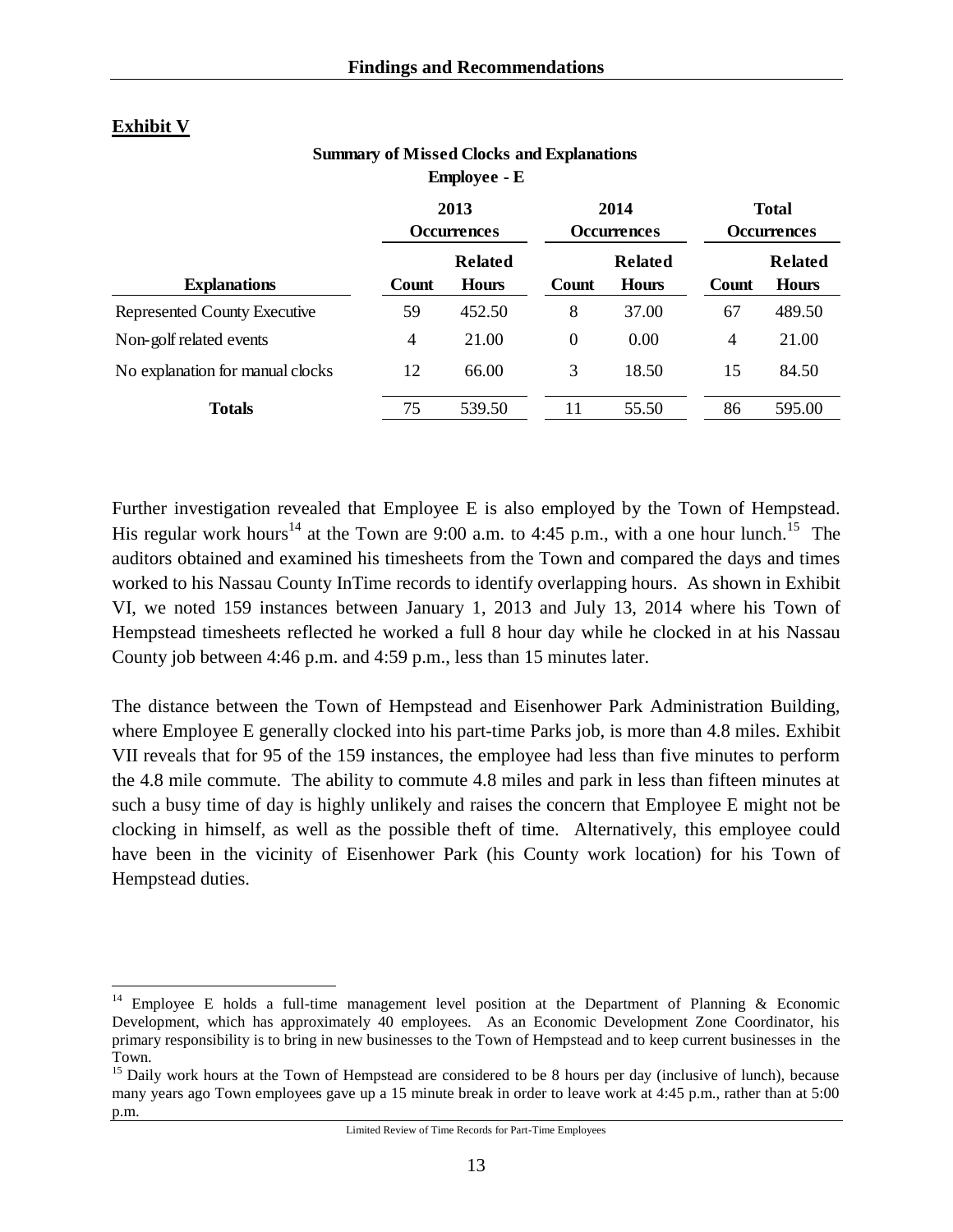Theft of time occurs when an employee accepts pay from their employer for time that they have not spent performing work. If the employee is not actually doing the necessary amount of work during their shift, it would be considered a theft of time from either the Town or County.

#### **Exhibit VI**

# **Time Sheet Irregularities for Employee - E**

| 2013 | 2014                  | <b>Total</b> |
|------|-----------------------|--------------|
| 111  | 48                    | 159          |
| 211  | 111                   | 322          |
| 124  | 76                    | 200          |
| 90%  | 63%                   | 80%          |
| 75   | 11                    | 86           |
| 12   | 3                     | 15           |
| 1    | $\mathcal{D}_{\cdot}$ | 3            |
|      |                       |              |

Source of Data: Town of Hempstead timesheets for the period January 1, 2013 - July 13, 2014 and Nassau County InTime system entries.

**Note 1**: Using the time the employee left the Town of Hempstead job and the time the employee swiped in at Nassau County, there was less than 15 minutes to travel to Nassau County.

**Note 2**: The reasons for the missed clocks can be found in the Appendix.

**Note 3**: The Town of Hempstead timesheets only indicate the amount of time/day attributed to sick leave, not when during the day the sick leave was taken.

The auditors observed that there were 29 clock-outs for this employee on or after 11:45 pm, and two additional clock-outs a few minutes after 12:00 AM.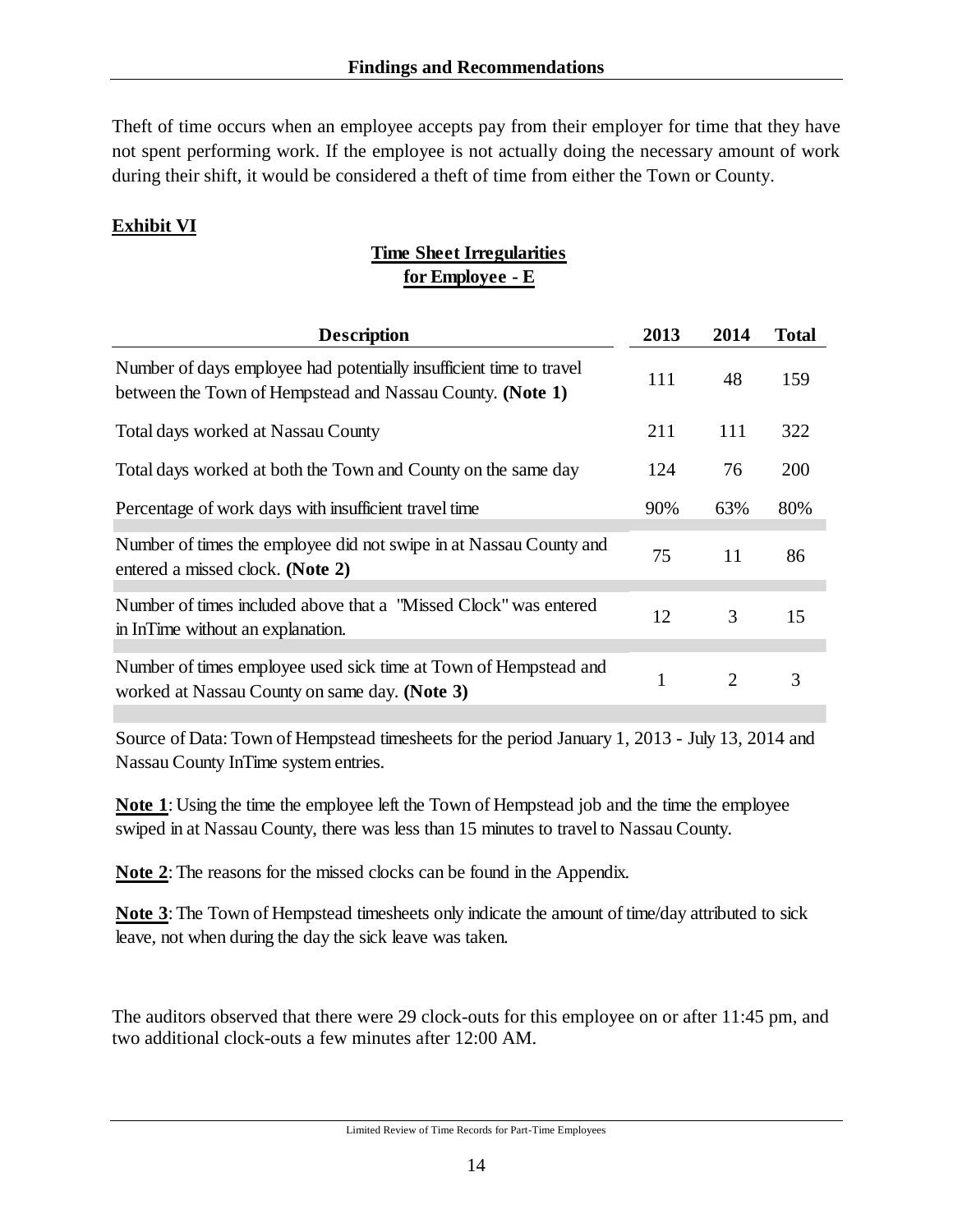#### **Exhibit VII**

Exhibit VII illustrates a further breakdown of the 159 instances (shown in Exhibit VI) that the employee had less than fifteen minutes to commute between the Town of Hempstead and Nassau County. It reveals that in 60% of the cases, the employee had less than five minutes to perform the 4.8 mile commute.

|         | <b>Breakdown of Travel Time Between Work Locations</b> |      |      |              |  |
|---------|--------------------------------------------------------|------|------|--------------|--|
|         | <b>Employee - E</b>                                    |      |      |              |  |
|         | <b>Time Span</b>                                       | 2013 | 2014 | <b>Total</b> |  |
| $0 - 5$ | Minutes                                                | 67   | 28   | 95           |  |
|         | $6 - 10$ Minutes                                       | 38   | 15   | 53           |  |
|         | $11 - 14$ Minutes                                      | 6    | 5    | 11           |  |
|         | <b>Total</b>                                           | 111  | 48   | 159          |  |

#### **Review Recommendation(s):**

We recommend these time irregularities for Employee E be referred to the District Attorney for investigation.

#### **Review Finding (5):**

 $\overline{a}$ 

#### <span id="page-19-0"></span>**Two Out of Five Employees Were Found to be Working Out of Title<sup>16</sup>, Contrary to New York State Civil Service Regulations**

Our review revealed that two of the five part-time employees reviewed (Employee A and Employee E) were performing duties that did not match the job specifications of their Golf Course Attendant I titles. This is contrary to New York State Civil Service Law Section 61.2, which states:

*"No person shall be appointed, promoted or employed under any title not appropriate to the duties to be performed and, except upon assignment by proper authority during the continuance of a temporary emergency situation, no person shall be assigned to perform the duties of any position unless he has been duly appointed, promoted, transferred or reinstated to such position in accordance with this chapter and the rules prescribed thereunder."<sup>17</sup>*

<sup>&</sup>lt;sup>16</sup> Working "Out of Title" is the term used when an employee is performing duties/functions that are inconsistent with the job specifications issued by the Department of Civil Service.  $17$  N.Y. Civil Service Law § 61.2.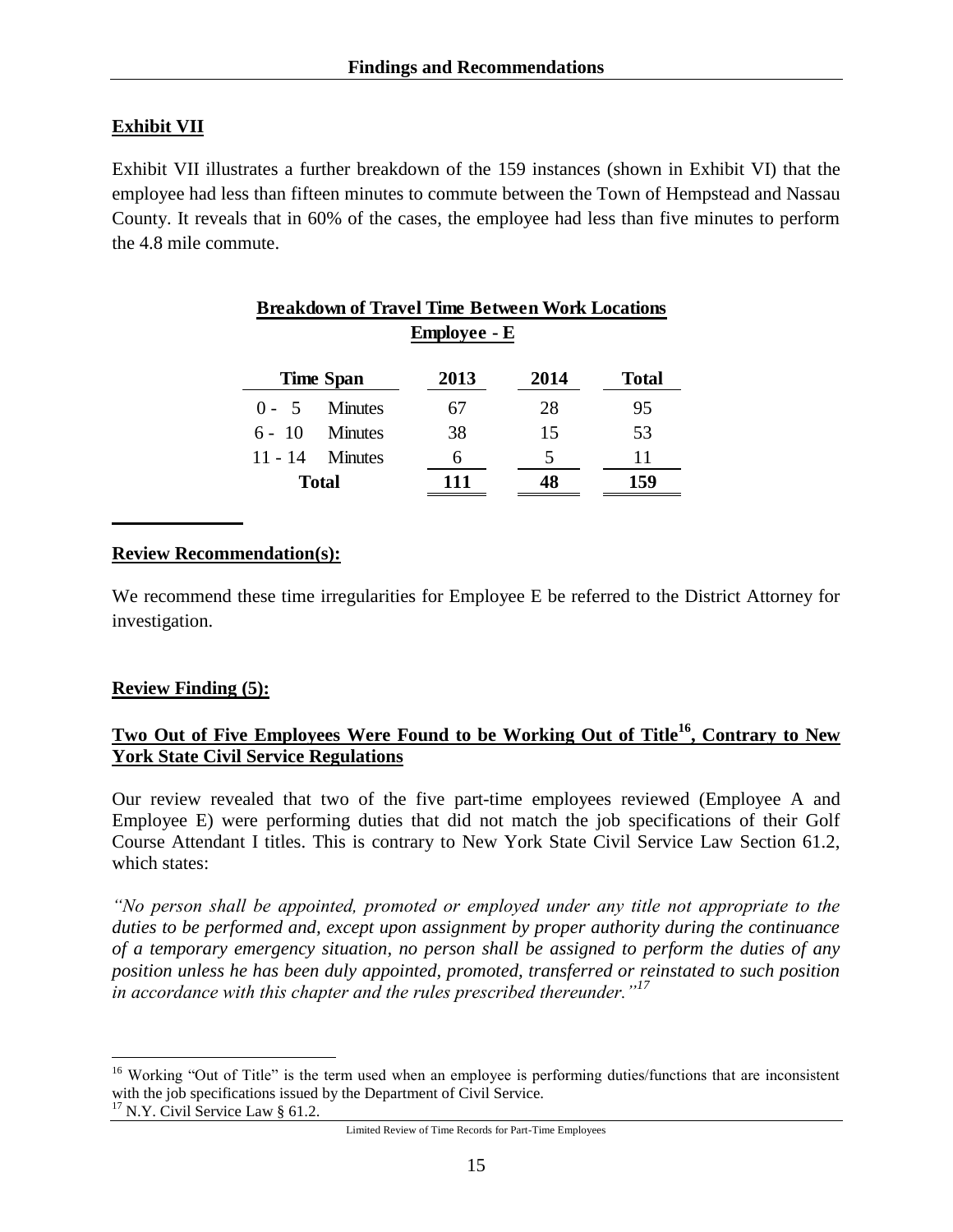Nassau County has seven golf courses, three driving ranges and two mini-golf courses. Exhibit VIII shows the type and number of Parks' employees in golf related positions<sup>18</sup> as of December 2013.

#### **Exhibit VIII**

| <b>Park Employees with Golf Related Civil Service Titles</b> |                             |              |          |       |  |
|--------------------------------------------------------------|-----------------------------|--------------|----------|-------|--|
| December 2013                                                |                             |              |          |       |  |
| <b>Civil Service Title</b>                                   | Full<br><b>Time</b>         | Part<br>Time | Seasonal | Total |  |
| Golf Course Attendant I                                      | 6                           |              | 37       | 50    |  |
| Golf Course Attendant II                                     |                             |              |          |       |  |
| Golf Course Manager I                                        | $\mathcal{D}_{\mathcal{L}}$ |              |          | 2     |  |
| Golf Course Manager II                                       |                             |              |          | 1     |  |
| Golf Course Manager III                                      | 2                           |              |          | 2     |  |
| <b>Golf Course Manager IV</b>                                |                             |              |          |       |  |
| Total                                                        | 13                          |              | 37       | 57    |  |

Source: 2013 W-2 File

Summarized below are the interviews of senior Parks officials, and the Parks Payroll Unit staff which revealed the duties and responsibilities performed by two of the five employees were not consistent with the typical duties of a Golf Course Attendant I. As shown in the Appendix, the typical duties of a Golf Course Attendant I include registering golfers, collecting fees and deposits, regulating play from starting tees, patrolling the course, and regulating the progress of play.<sup>19</sup> We found the other three individuals were working within their job specifications.

#### **Employee A, Golf Course Attendant I Part-Time is Working Out of Title**

This employee is working full-time as the Secretary/Administrative Assistant to the Deputy Commissioner which is not one of the stated duties of a Golf Course Attendant I. She was initially hired in 2010 as a Golf Course Attendant at Christopher Morley Park, and also held that position at Bay Park. She was assigned to Eisenhower Park in April, 2013 and became the former Parks Commissioner's Secretary. When the former Parks Commissioner left the department in November 2013, she became the Administrative Assistant to the current Deputy Parks Commissioner.

 $\overline{a}$ 

<sup>&</sup>lt;sup>18</sup> Greens keepers are not included on the listing.

<sup>&</sup>lt;sup>19</sup> Nassau County Class Specifications for the title Golf Course Attendant I dated 7/7/67 and revised 3/20/69.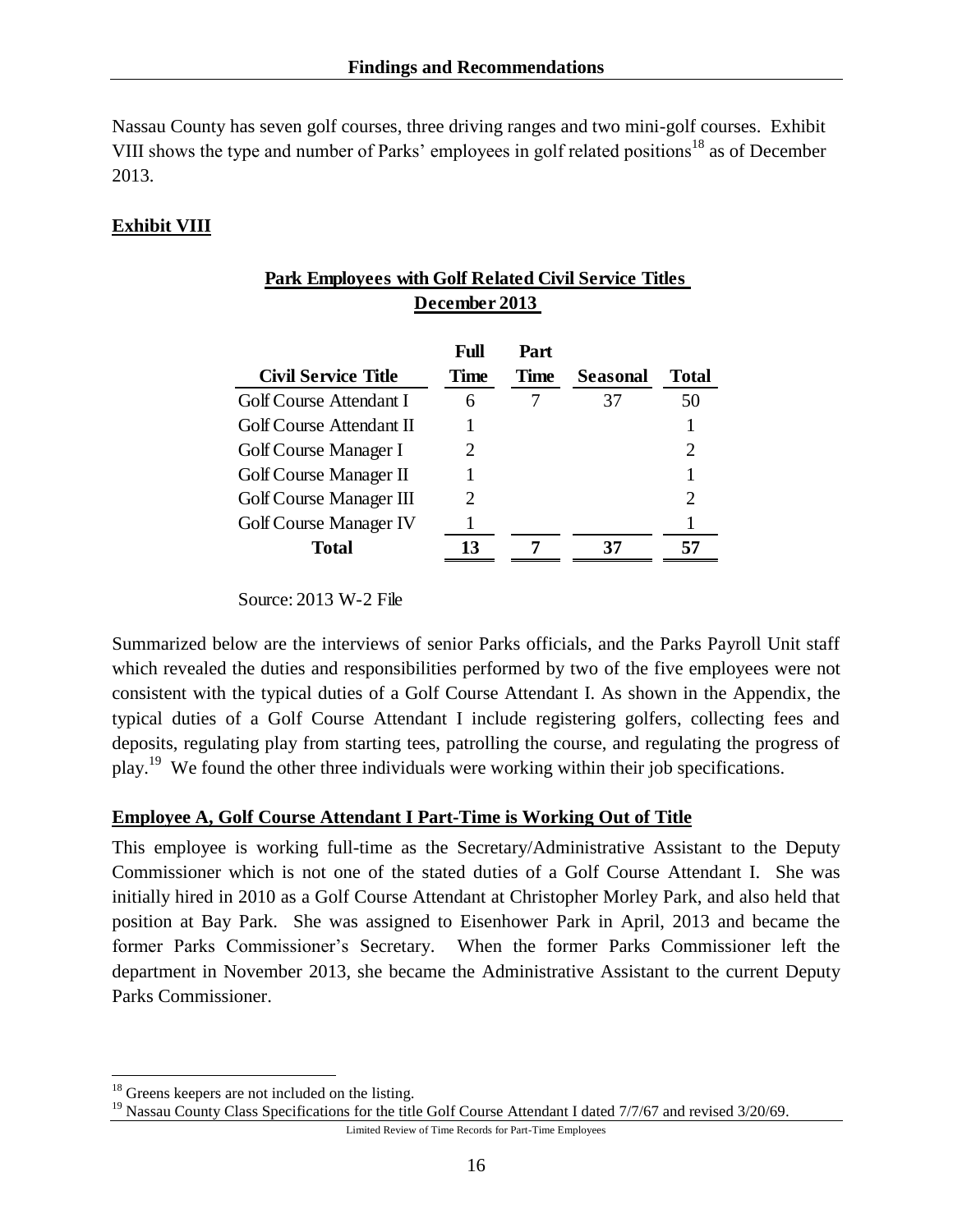The Deputy Parks Commissioner advised that he is aware that Employee A is working out of title and indicated that he has spoken to officials of the Nassau County Civil Service Commission and the Office of Human Resources in an effort to address the situation. We were advised that on September 5, 2014, Civil Service changed Employee A's title to "Secretary to the Commissioner of Parks and Recreation – Full-Time", at a salary of \$68,500.

#### **Employee E, Golf Course Attendant I Part-Time is Working Out of Title**

Employee E is working part-time in the evenings performing various functions, none of which are stated duties of a part-time Golf Course Attendant I. Parks officials indicated that Employee E organizes some of the International Nights at the parks, where the music and culture of a variety of nations are celebrated. He acts as the County Executive's liaison with the South Asian community, organizing and attending events and coordinating recreational activities. We also noted that Employee E's duties appear to be those generally performed by Exempt (Ordinance) employees, rather than by an employee in a CSEA position.

The auditors contacted five Golf Course Managers to inquire if they had ever supervised Employee E performing the golf functions listed in the job specifications for the Golf Course Attendant I title (The job functions are in Appendix B.) Four of the five Golf Course Managers responded, indicating that they had not supervised Employee E performing any golf functions (there was one manager who did not respond). One response from a Golf Course Manager II was "My answer is no. I have never supervised this employee". A Golf Course Manager III that was contacted responded saying "The answer is no to all of the questions."

Park officials acknowledged that Employee E is working out of title and the Deputy Parks Commissioner indicated that he had spoken to the Civil Service Executive Director regarding Employee E's status.

Below are brief summaries of the discussions we had with Parks officials regarding the other three employees found to be working within their civil service titles:

#### **Employee D, Golf Course Attendant I Part-Time**

We determined that Employee D was generally performing duties consistent with the Golf Course Attendant I title. Employee D works part-time and coordinates events, including Countywide golf tournaments. We noted that he has an office in the Eisenhower Park Administration Building to perform this function. Of the three part-time Golf Course Attendants reviewed, Parks officials stated that Employee D did the most golf related work and his duties were consistent with the title.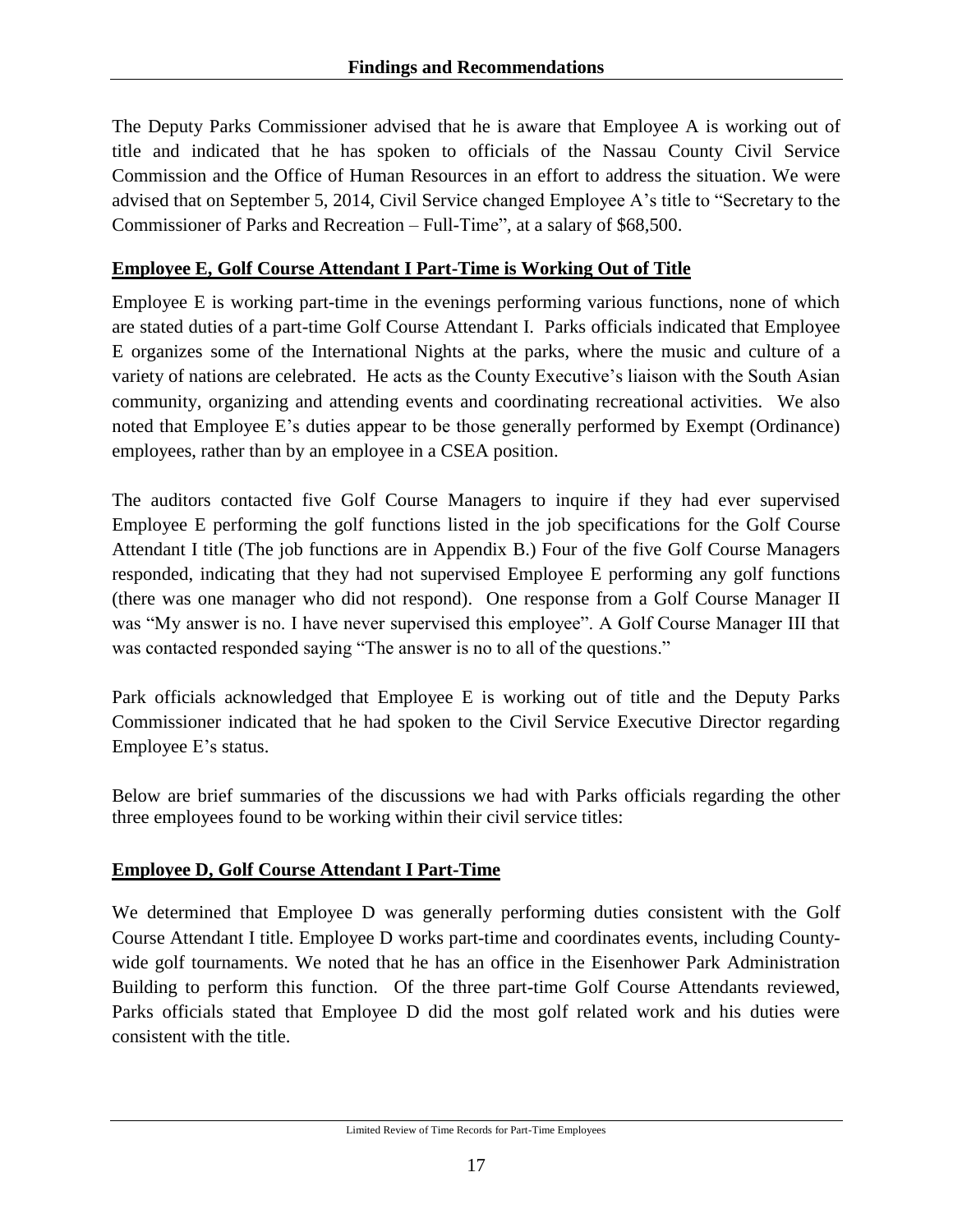#### **Employees B & C, Recreation Aides Part-Time**

Recreational activities at the County's 70 plus parks, preserves, museums and athletic facilities include individual and team sports such as softball, baseball, lacrosse, archery and volleyball. In addition, the Mitchel Field Athletic Complex hosts a variety of high school and athletic events, as well as local sports leagues. Park's recreational employees assist with these efforts. Exhibit IX summarizes the recreational positions as of December 2013:

#### **Exhibit IX**

| <b>Park Employees with Recreational Civil Service Titles</b> |                            |                     |                 |              |
|--------------------------------------------------------------|----------------------------|---------------------|-----------------|--------------|
|                                                              | December 2013              |                     |                 |              |
| <b>Civil Service Title</b>                                   | <b>Full</b><br><b>Time</b> | Part<br><b>Time</b> | <b>Seasonal</b> | <b>Total</b> |
| <b>Recreation Aide</b>                                       |                            | 10                  |                 | 17           |
| <b>Recreation Specialist</b>                                 | 6                          | 16                  | 6               | 28           |
| <b>Recreation Leader I</b>                                   | 4                          |                     |                 | 4            |
| <b>Recreation Leader II</b>                                  |                            |                     |                 |              |
| <b>Recreation Leader III</b>                                 | 5                          | 4                   |                 |              |
| <b>Recreation Supervisor I</b>                               | 6                          | 2                   |                 |              |
| <b>Recreation Supervisor II</b>                              |                            |                     |                 |              |
| <b>Recreation Supervisor III</b>                             |                            |                     |                 |              |
| <b>Total</b>                                                 | 31                         | 33                  | 6               | 70           |

Source: 2013 W-2 File

We determined the two employees with the Recreation Aide title were generally performing duties consistent with the title.

According to Parks officials:

- Employee B oversees all softball at the parks, including men's leagues, mixed leagues, and youth leagues.
- Employee C oversees lacrosse and soccer at the parks, with lacrosse taking up the majority of his time.

We noted that the aforementioned duties are consistent with the duties listed in Appendix B for this title, which include "setting up apparatus and maintaining facilities, enforcing regulations,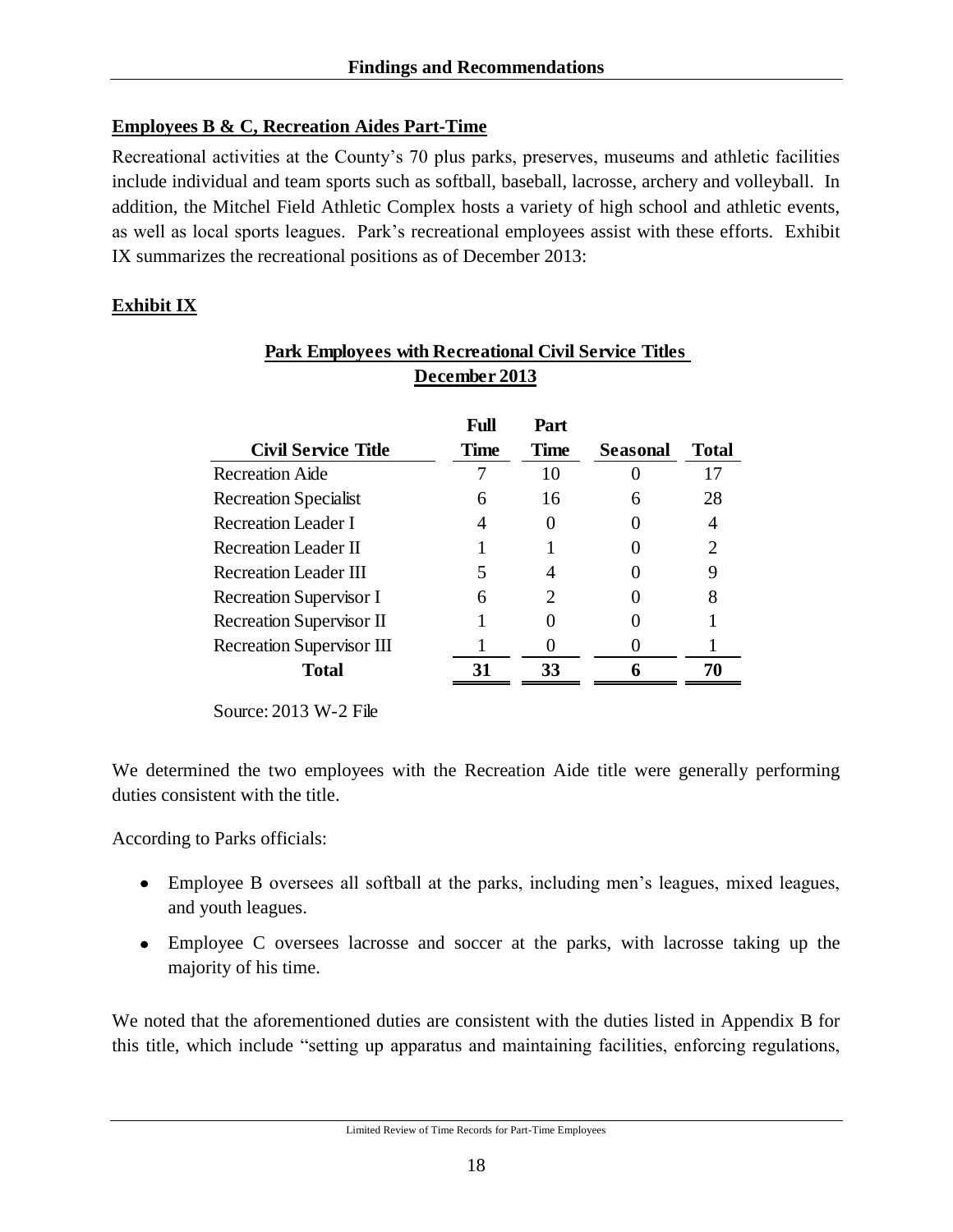issuing and collecting equipment and supplies, and maintaining records." <sup>20</sup> In addition, Parks officials also stated that they believed both employees were working within the Recreation Aide job title.

During the course of the review of Employee B's InTime records, the auditors noted that he clocks in and out at multiple locations, including Mitchel Field Athletic Complex, Wantagh Park, Cantiague Park, Eisenhower Park and Cedar Creek Park. We were informed by Park officials that his job requires a significant amount of travel, as he attends sports expos and other events and meets with interested individuals and groups in order to organize softball leagues. If the employee is being paid to spend large amounts of time in his car travelling between parks, perhaps this function is more appropriately staffed as a full-time job and he should be hired at that proper title.

#### **Review Recommendation(s):**

 $\overline{a}$ 

We recommend that the Parks Department work with Human Resources and the Nassau County Department of Civil Service to:

- a) ensure that the employees cited as working out of title in this report are placed in appropriate positions in a timely manner, in accordance with Civil Service regulations; and
- b) review the duties assigned to Employee B, noting the extensive traveling currently required. If the Department wants him to continue in his part-time position, perhaps the sharing of the duties by two part-time Recreation Aides would reduce the need for travel, and assist in reducing travel related expenses, as well.

 $20$  Nassau County Class Specifications for the title Recreation Aide, dated July 7, 1967.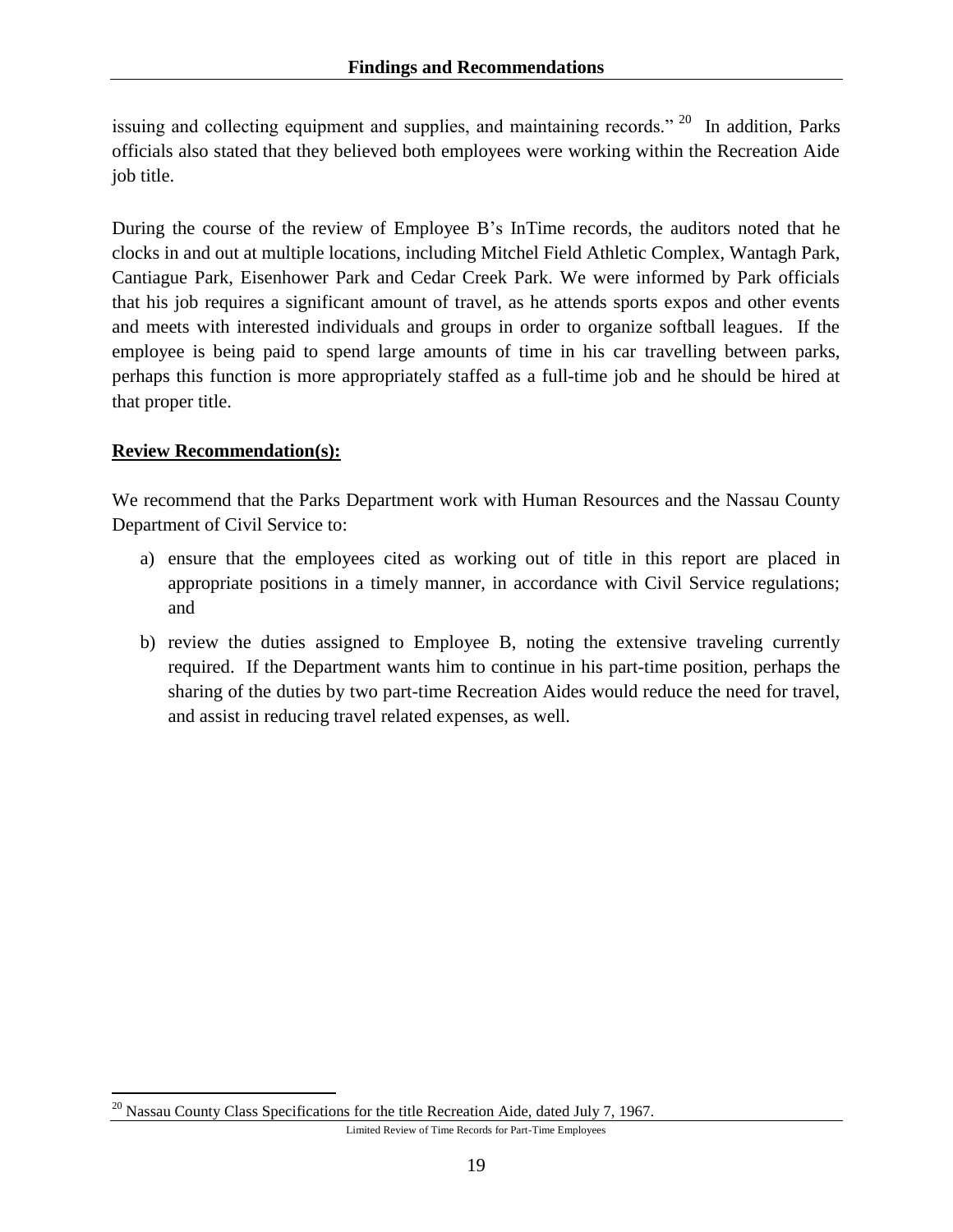# **2013 Missed InTime Clocks and Explanations**

<span id="page-24-0"></span>

| Date | <b>Clocks</b>                   | Hrs. | <b>Explanation</b>                                                                                                                                                                    |
|------|---------------------------------|------|---------------------------------------------------------------------------------------------------------------------------------------------------------------------------------------|
|      | 01/05/13 START 11:00; END 23:00 | 12   | Represented CE at RANA Inauguration Pty, meet Bangladeshi<br>American to discuss CE Asian-American Heritage Mth celebration                                                           |
|      | 01/11/13 START 16:50; END 22:50 | 6    | Office then went to Represent the CE at the KAAGNY Gala dinner.                                                                                                                       |
|      | 01/13/13 START 12:00; END 23:00 | 11   | Organize CE Luncheon for Indian Asian Assoc of LI at the Leg<br>Chamber, then represent CE at Indian Women's Alliance Dinner.                                                         |
|      | 01/19/13 START 18:00; END 22:00 | 4    | Represent CE at the Social Justice & Pax Christi LI Dr. King<br>Celebration                                                                                                           |
|      | 01/20/13 START 13:00; END 22:00 | 8    | Represented CE at the Lodha Group lunch & thento Karachi Peace<br>movement                                                                                                            |
|      | 01/27/13 START 12:00; END 22:00 | 9    | Represented CE at Dr. King Celebration & Gandhi Day Cele &<br>Hindu Temple dinner.                                                                                                    |
|      | 02/02/13 START 11:00; END 23:00 | 12   | Represented the CE at the PACOLI milan then meet Literacy of<br>Nassau, Inc. for the CE event. Represented the CE at the Pakistan<br>League of America Dinner.                        |
|      | 02/10/13 START 12:00; END 22:00 | 9    | Lunch meeting for CE South Asian-American Day celebration<br>planning with SAAF, then went to meet Global Sikh organization,<br>Community leaders and Dinner with South Asian Insider |
|      | 02/16/13 START 18:00; END 23:00 | 5    | Represented the CE at the Friends for good health                                                                                                                                     |
|      | 02/17/13 START 14:00; END 22:00 | 6    | Represented the CE at the Chinese New Year and then went to<br>Reception for Indian Consul General                                                                                    |
|      | 02/20/13 START 16:48; END 20:00 | 3    | No explanation for manual clock out                                                                                                                                                   |
|      | 02/23/13 START 15:00; END 21:00 | 6    | Represented the CE at the Black History month Celebration                                                                                                                             |
|      | 02/24/13 START 12:00; END 22:00 | 9    | With the CE at the Long Beach Tennis Center for Grand opening<br>then went to represent the CE at the Pakistani-American<br>Community Dinner.                                         |
|      | 03/02/13 START 16:00; END 22:00 | 6    | Represented the CE at the Chines Center dinner with CE citation                                                                                                                       |
|      | 03/06/13 START 17:00; END 22:00 | 5    | Represented the CE at the North Sh Children & Guidance Center<br>Dinner, Award & Dance.                                                                                               |
|      | 03/09/13 START 17:00; END 23:00 | 6    | Represented the CE at the Rajistan Association of North America<br>dinner at Bombay Palace New York                                                                                   |
|      | 03/10/13 START 12:00; END 22:00 | 10   | Represented the CE at the Broadwick Gurdwara then attended the<br>Shivatri Festival at Hindu Temple                                                                                   |
|      | 03/15/13 START 17:59; END 23:59 | 6    | Represented the CE at the Jericho and Hicksville Rotary Club Holi                                                                                                                     |
|      | 03/17/13 START 12:00; END 22:00 | 9    | Represented the CE at the Pakistani American Christian<br>Association and Asian Indian Human Rights Association Dinner.                                                               |
|      | 03/20/13 START 16:53; END 20:00 | 5    | No explanation for manual clock out                                                                                                                                                   |
|      | 03/24/13 START 12:00; END 22:00 | 10   | Meet with Chinese Ctr officers, N. America Pakistani Amer Mtg<br>for CE Asian-American Heritage Mth Celebration then represented<br>CE at the N. American Telugu Society dinner.      |
|      | 03/28/13 START 16:55; END 23:00 | 6    | No explanation for manual clock out                                                                                                                                                   |
|      | 03/29/13 START 17:00; END 23:00 | 6    | Represented the CE at the Indian American Forum (Women<br>achievement Award dinner)                                                                                                   |
|      | 03/30/13 START 17:00; END 22:00 | 5    | Represented the CE at the Rajistan Association for Holi Dinner                                                                                                                        |
|      | 03/31/13 START 17:00; END 23:00 | 6    | Represented the CE at the India Vision Association Annual Dinner<br>and Award                                                                                                         |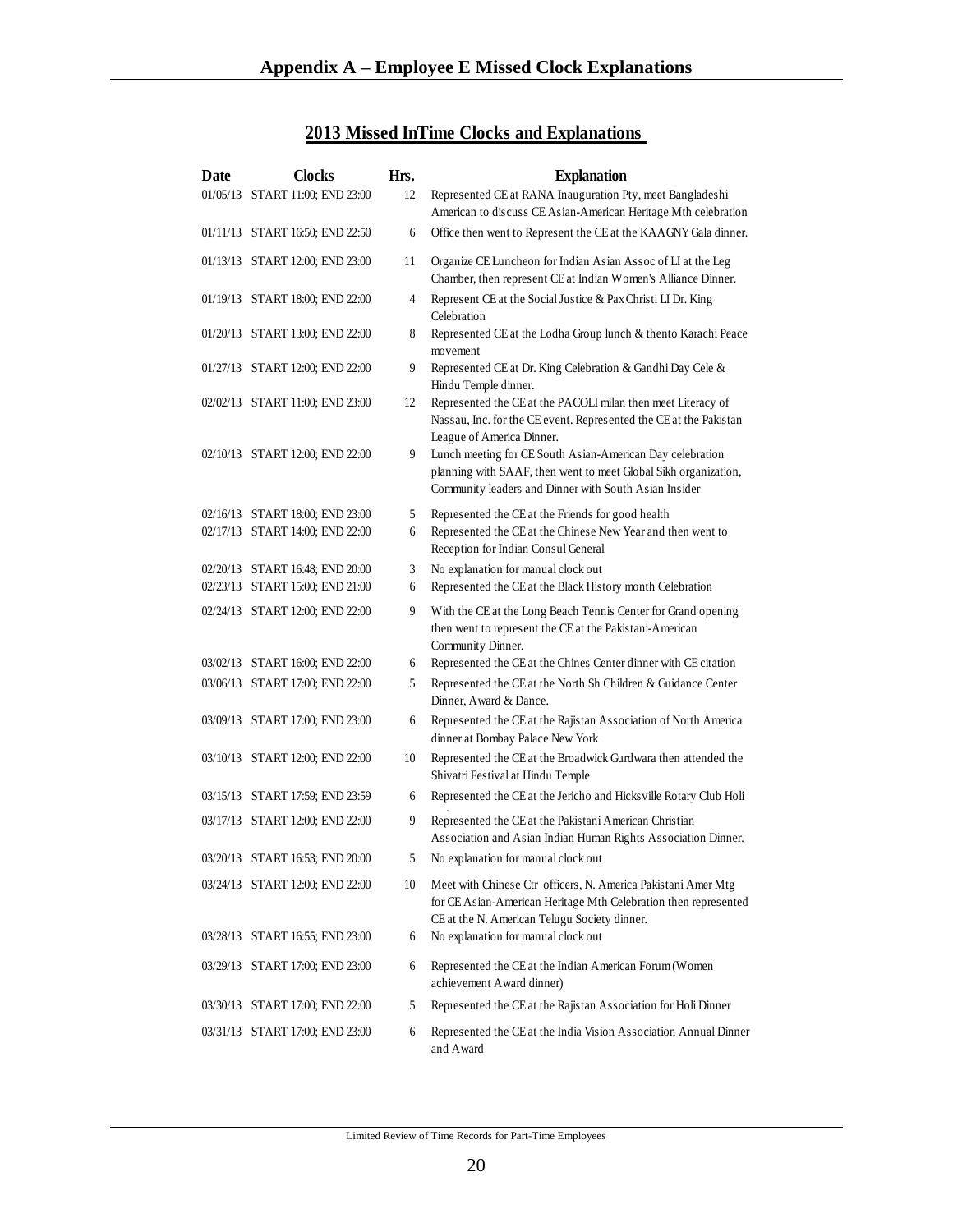#### **Appendix A – Employee E Missed Clock Explanations**

| 04/10/13 START 17:00; END 20:00 | 3  | Represented the County at the Nassau County Holocaust<br>Memorial center                                                                                                |
|---------------------------------|----|-------------------------------------------------------------------------------------------------------------------------------------------------------------------------|
| 04/14/13 START 14:00; END 22:00 | 8  | Represented the CE at the Farewell reception for El Salvador<br>Consul General and the went to Gup Shup Community Club dinner                                           |
| 04/21/13 START 12:00; END 22:00 | 10 | Mtg at lunch with PALI officers for CE Asian-Amer Heritage Mth<br>Celeb; to represent the CE at the Shrutilaya &Nritya                                                  |
| 04/22/13 START 16:58; END 23:59 | 7  | No explanation for manual clock out                                                                                                                                     |
| 04/27/13 START 12:00; END 22:00 | 10 | Represented the CE at the Sikh-Amer Day Parade in NYC,<br>Multinational Cultural Fest in Plainview; Global Corporate Award<br>& Dinner at Uniondale Marriott.           |
| 04/28/13 START 18:00; END 22:00 | 4  | Represented the CE at the Chinese American of Long Island<br>Dinner and award.                                                                                          |
| 05/04/13 START 16:00; END 20:00 | 4  | Meetings with Sikh, Philippines and Indian Community leaders to<br>discuss CE Asian-American Heritage Celebration at the CE office.                                     |
| 05/05/13 START 12:00; END 22:00 | 10 | Represented CE at Human Dev Foundation Lunch, Hofstra Univ;<br>mtgs with Afghan & Pakistani Comm leaders to discuss CE Asian<br>Heritage Mth Cele at CE office.         |
| 05/08/13 START 16:46; END 21:00 | 4  | Swiped out at County Executive did not register.                                                                                                                        |
| 05/11/13 START 11:00; END 23:00 | 12 | Lunch meeting with RANA executive Board then went to<br>represent CE at the Suffolk County Asian-American Heritage<br>celebration, LIMS Annual Dinner and NYS dinner.   |
| 05/14/13 START 17:00; END 21:00 | 4  | Mtg with different committee members for the NC CE Asian-<br>American Heri Mth Celebr, Restaurant for the food. Went to buy<br>stuff for the event on Fri at CE office. |
| 05/17/13 START 17:00; END 23:00 | 6  | Organized the Nassau County Asian-American Heritage Month<br>Celebration at the Lag Chamber.                                                                            |
| 05/19/13 START 13:00; END 22:00 | 9  | With CE at the International Children's day festival then went to<br>represent the CE at the South Asian Women Alliance Annual<br>Dinner and award ceremony.            |
| 05/20/13 START 16:49; END 20:00 | 3  | Manual swipe out reason: Swipe out did not register.                                                                                                                    |
| 05/25/13 START 11:00; END 23:00 | 12 | Represented CE with Citations at the RANA Comm Lunch, Civico<br>El Salvador BBQ & Indian Comm Dinner Honoring Indian Minister<br>& present a Citation from CE.          |
| 05/28/13 START 16:52; END 22:00 | 5  | No explanation for manual clock out                                                                                                                                     |
| 06/01/13 START 14:00; END 20:00 | 6  | Mtg with the Asian-Amer Advisory Bd members for follow up<br>after Asian event; went to represent CE at the YMCA Family event<br>for Strong Kids.                       |
| 06/08/13 START 12:00; END 22:00 | 10 | Represented CE at Summer Fest; to meet ICLI & ICSS for CE visit at<br>the ctr on J7/12, 7/19; went to represent the CE at Helping Hand<br>Annual Dinner & Award.        |
| 06/09/13 START 18:00; END 23:00 | 5  | Represented the CE and With the CE at IALI annual dinner and<br>award ceremony                                                                                          |
| 06/15/13 START 12:00; END 22:00 | 10 | Represented CE at Plainview Temple; to meet Community leaders<br>for the CE event on 7/26; represented CE at the Asian-American<br>Festival.                            |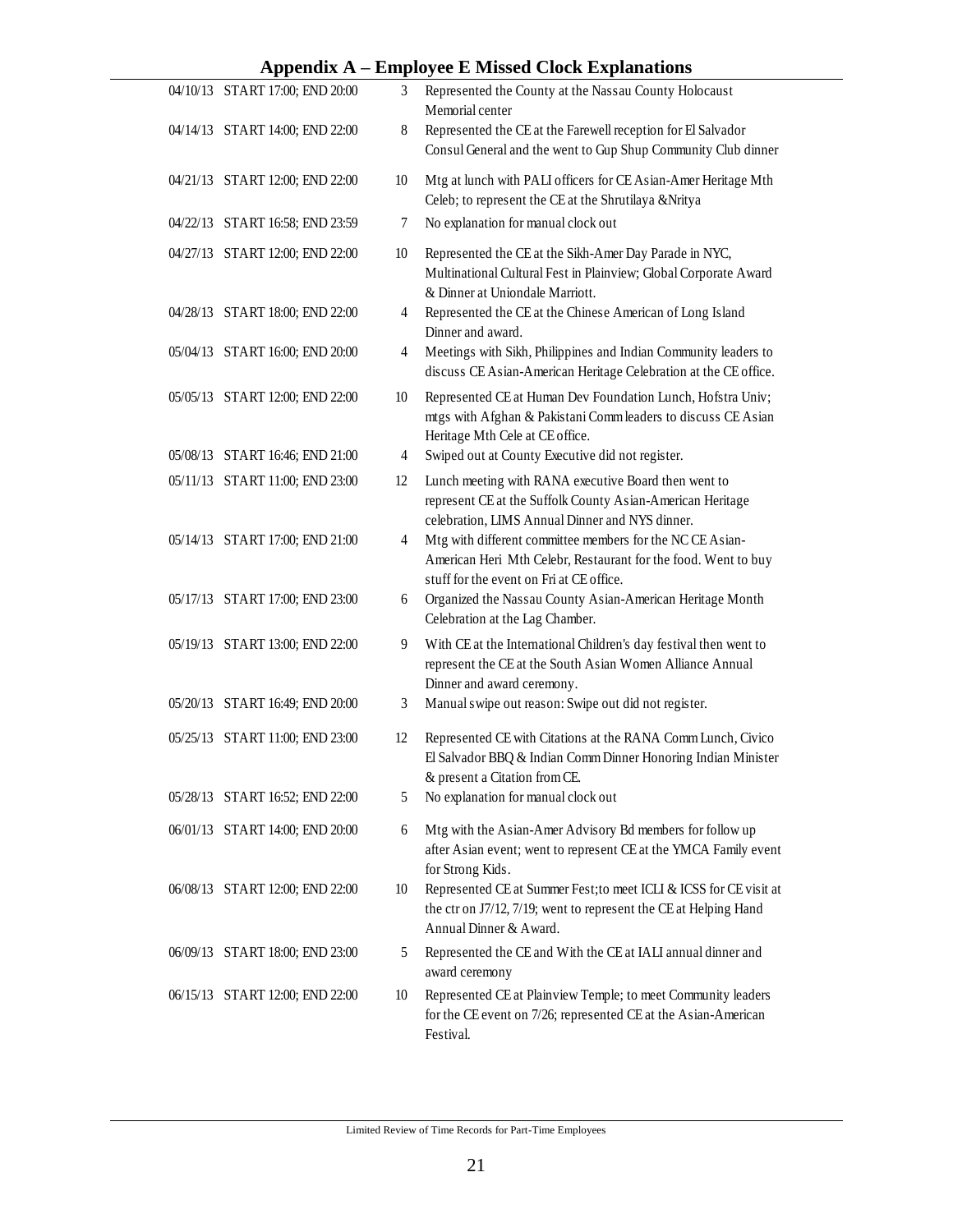|          | $\mathbf{A}$                    |    | етроусе в впозей стоек вхранацопо                                                                                                                                                                                                                     |
|----------|---------------------------------|----|-------------------------------------------------------------------------------------------------------------------------------------------------------------------------------------------------------------------------------------------------------|
|          | 06/18/13 START 17:00; END 23:00 | 6  | Office then went with the CE at the PACOLI annual dinner 8:00 PM<br>to 11:00 PM                                                                                                                                                                       |
|          | 06/22/13 START 18:00; END 22:00 | 4  | Represented the CE at the Allama Iqbal Community center dinner<br>and award.                                                                                                                                                                          |
|          | 06/23/13 START 11:00; END 23:00 | 12 | Mtgs w/ Sikh leaders for upcoming CE event; represent CE at<br>Pakist-Amer Drs AssocBBQ, MtgTabak Restaurant-discuss<br>menu&sponsorship for upcoming event; epresent CE at<br>Bangladesh-Amer Drs Dinner-Dance.                                      |
|          | 07/08/13 START 17:00; END 23:00 | 6  | Office, then went to meet the CE Annual Iftar committee meeting<br>for July 26 Dinner.                                                                                                                                                                |
|          | 07/13/13 START 14:00; END 21:00 | 7  | Represented the CE with the Citation at KKNY 40th Celebration<br>then went to represent the CE at the LIMS Iftar and dinner                                                                                                                           |
|          | 07/20/13 START 12:00; END 22:00 | 10 | Represented the CE at the Global Sikh Forum lunch. Then went to<br>meet the LIMS, ICLI and ICSS to discuss the CE event, honorees<br>on July 26 at the Leg Chamber. Then went to represent the CE at<br>the Gurudwara Mata Sahib Festival and Dinner. |
|          | 07/24/13 START 16:48; END 20:00 | 3  | Explanation for manual clock out: Per employee                                                                                                                                                                                                        |
|          | 07/27/13 START 14:00; END 22:00 | 8  | Represented the CE at the IALI, meet the committee for CE Iftar<br>Dinner committee to discuss. Then went to Himalayan<br>Development Foundation program.                                                                                             |
|          | 08/03/13 START 12:00; END 22:00 | 10 | Lunch meeting with the Indian and Greek Community leaders to<br>discuss up coming CE Leadership Breakfast. Represented the CE<br>at the LIMS Eid festival the went to represent CE at the South<br>Asian Insider Dinner                               |
|          | 08/10/13 START 10:00; END 16:00 | 6  | Represented the CE at the East Meadow women of Distinction<br>Award and then PASNY Eid Festival Celebration.                                                                                                                                          |
|          | 08/17/13 START 14:00; END 22:00 | 8  | Represented the CE at the Pakistani Doctors reception. Meeting<br>with India home executive board to discuss Diwali program to host<br>from the County Executive and then went to Bangladeshi<br>American Eid Dinner.                                 |
|          | 08/18/13 START 11:00; END 22:00 | 11 | Represented the CE at the India Day Parade, Brooklyn Festival,<br>Bangladeshi Festival and North Hempstead Family Festival                                                                                                                            |
| 08/21/13 | START 17:00; END 21:35          | 4  | No explanation for manual clock in                                                                                                                                                                                                                    |
|          | 09/01/13 START 12:00; END 22:00 | 10 | Represented the CE at the Punjabi American Festival, meet the<br>Sikh American leaders planning meeting for CE event and<br>represented the CE at the Pakistan Independence Day Gala Dinner.                                                          |
| 09/07/13 | START 16:00; END 22:00          | 6  | Meet the Latino leaders then went to represent the CE at the<br>Civico El Salvadorian Dinner and dance                                                                                                                                                |
|          | 09/15/13 START 9:50; END 20:00  | 10 | No explanation for manual clock out                                                                                                                                                                                                                   |
|          | 09/22/13 START 12:00; END 22:00 | 10 | Meeting with Pakistani Doctors Ass then went to represent CE at<br>the South Asian 9/11 memorial, Bellmore street fair then went to<br>Nargis Dutt Memorial Foundation Annual Gala dinner with the CE                                                 |
|          | 10/05/13 START 11:00; END 23:00 | 12 | No explanation for manual clock in and out                                                                                                                                                                                                            |

#### **Appendix A – Employee E Missed Clock Explanations**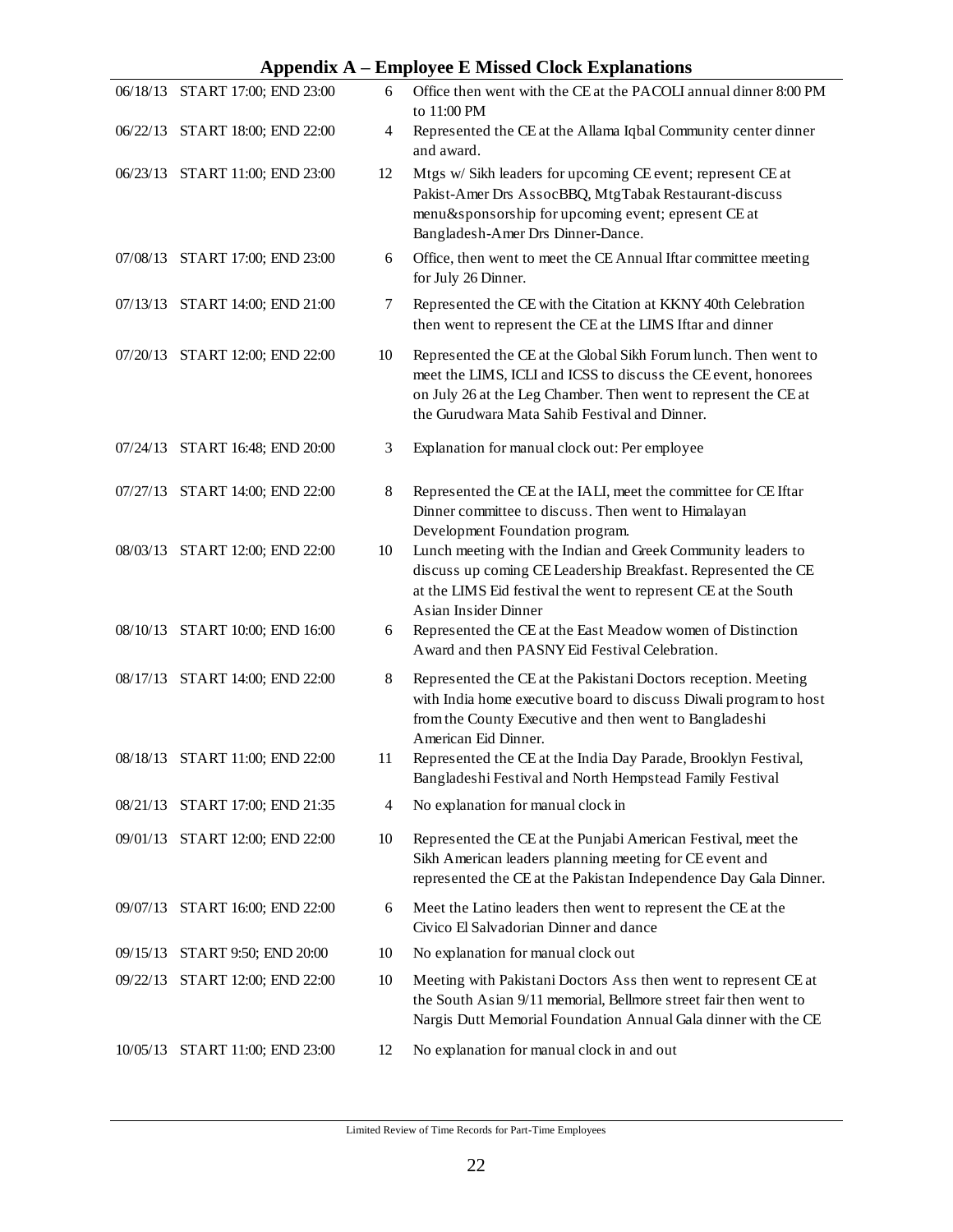### **Appendix A – Employee E Missed Clock Explanations**

|                    | $\bf{11}$ ppenura $\bf{12}$     |        | Епіргоусс із імівый стоск Ехрійнайона                                                                                                       |
|--------------------|---------------------------------|--------|---------------------------------------------------------------------------------------------------------------------------------------------|
|                    | 10/06/13 START 12:00; END 18:00 | 6.00   | Represented the CE at the Diwali Festival and then meeting with<br>ICLI board to discuss the October 15 event at Butler Building.           |
|                    | 10/13/13 START 12:00; END 23:00 | 11.00  | Represented the CE at the Jackson Merchant Association, Asa<br>Mai Temple with the CE, Chand Raat Festival, Dinner with<br>Diversity Forum. |
|                    | 10/15/13 START 6:00; END 9:00   | 3.00   | Organized Eid Celebration at the Butler Building                                                                                            |
| 10/15/13           | START 17:00; END 12:00a         | 10.00  | Organized Eid Celebration at the Butler Building                                                                                            |
|                    | 10/16/14 START 16:45; END 21:00 | 4.00   | No explanation for manual clock out                                                                                                         |
|                    | 10/20/13 START 17:00; END 22:00 | 5.00   | Meeting with the Chinese Center of Long Island Board then went<br>to represent CE at the Guyanese American dinner and Diwali                |
|                    | 10/26/13 START 14:00; END 23:00 | 9.00   | Meeting with the ICLI, LIMS. Went to represent CE with Citations<br>at the RANA Diwali and Hyderabad Cultural Eid Milan Dinner.             |
|                    | 10/27/13 START 11:00; END 23:00 | 12.00  | Represented the CE at the NUMC brunch, Bob Temple<br>inauguration, Ariasamg Diwali and Omasean community Dinner.                            |
|                    | 11/02/13 START 18:00; END 23:00 | 5.00   | Represented the CE at the NSCGC and annual gala dinner $\&$<br>Award at the Garden City Hotel                                               |
|                    | 11/03/13 START 12:00; END 16:00 | 4.00   | Meeting with the South Asian Insider at the Lunch then meet the<br>Diversity Forum chairman.                                                |
|                    | 12/07/13 START 18:00; END 22:00 | 4.00   | Represented County with the CE at the Indian Doctors Ass Gala<br>dinner.                                                                    |
|                    | 12/14/13 START 19:00; END 22:00 | 3.00   | Represented the CE at the Raceles of Latina American annual gala<br>and award dinner with Citations                                         |
| <b>Total Hours</b> |                                 | 539.50 |                                                                                                                                             |
|                    | <b>Total Occurrences</b>        | 75     |                                                                                                                                             |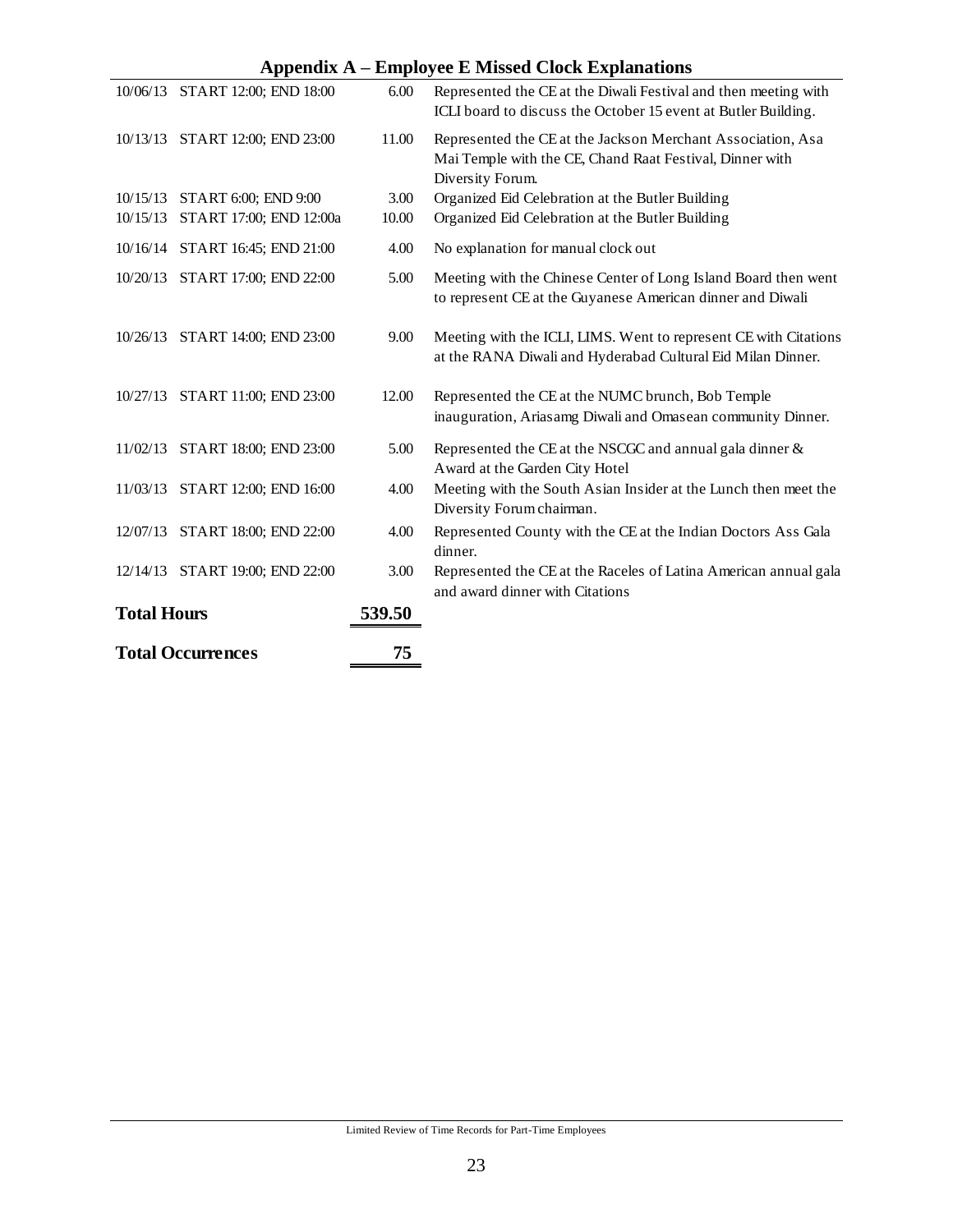# **2014 Missed InTime Clocks and Explanations**

| Date               | <b>Clocks</b>            | Hrs.           | <b>Explanation</b>                                                                                                                              |
|--------------------|--------------------------|----------------|-------------------------------------------------------------------------------------------------------------------------------------------------|
| 01/12/14           | START 11:00; END 22:00   | 11             | No Notes in InTime - Article on IALNY web pg showed<br>attendance at Induction Ceremony at Nassau Co. Leg for<br>President of India Assn. of LI |
| 01/18/14           | START 18:00; END 22:00   | 4              | Represented CE at the Pakistani American League of America<br>dinner, dance & award with citation.                                              |
| 01/25/14           | START 13:00; END 17:00   | 4              | Represented the CE at the SUKHI lunch & award ceremony                                                                                          |
| 03/23/14           | START 17:00; END 21:00   | 4              | Represented CE at IALI with Citation (for Holi Dinner &<br>award)                                                                               |
| 03/29/14           | START 18:00; END 22:00   | $\overline{4}$ | Meeting with CE Asian Advisory Board to discuss upcoming<br>Asian-Amer Heritage Mon Cele at the Leg Chamber.                                    |
| 03/30/14           | START 9:30; END 17:01    | 7.5            | No explanation for missed clocks.                                                                                                               |
| 04/06/14           | START 15:00; END 18:00   | 3              | Represented CE at the Temple of Israel in Great Neck.                                                                                           |
| 05/04/14           | START 12:00; END 15:00   | 3              | Represented CE with Citations at the Heart & Hand for the<br>Handicap Spring Gala Lunch                                                         |
| 05/04/14           | START 18:00; END 22:00   | 4              | Represented CE with Citations at the Pakistani Amer Comm<br>NY Annual Dinner & Award                                                            |
| 05/14/14           | START 17:00; END 23:40   | 6              | No explanation for no clock in                                                                                                                  |
| 05/16/14           | START 16:46; END 22:00   | 5              | No explanation for no clock out                                                                                                                 |
| <b>Total Hours</b> |                          | 55.5           |                                                                                                                                                 |
|                    | <b>Total Occurrences</b> |                |                                                                                                                                                 |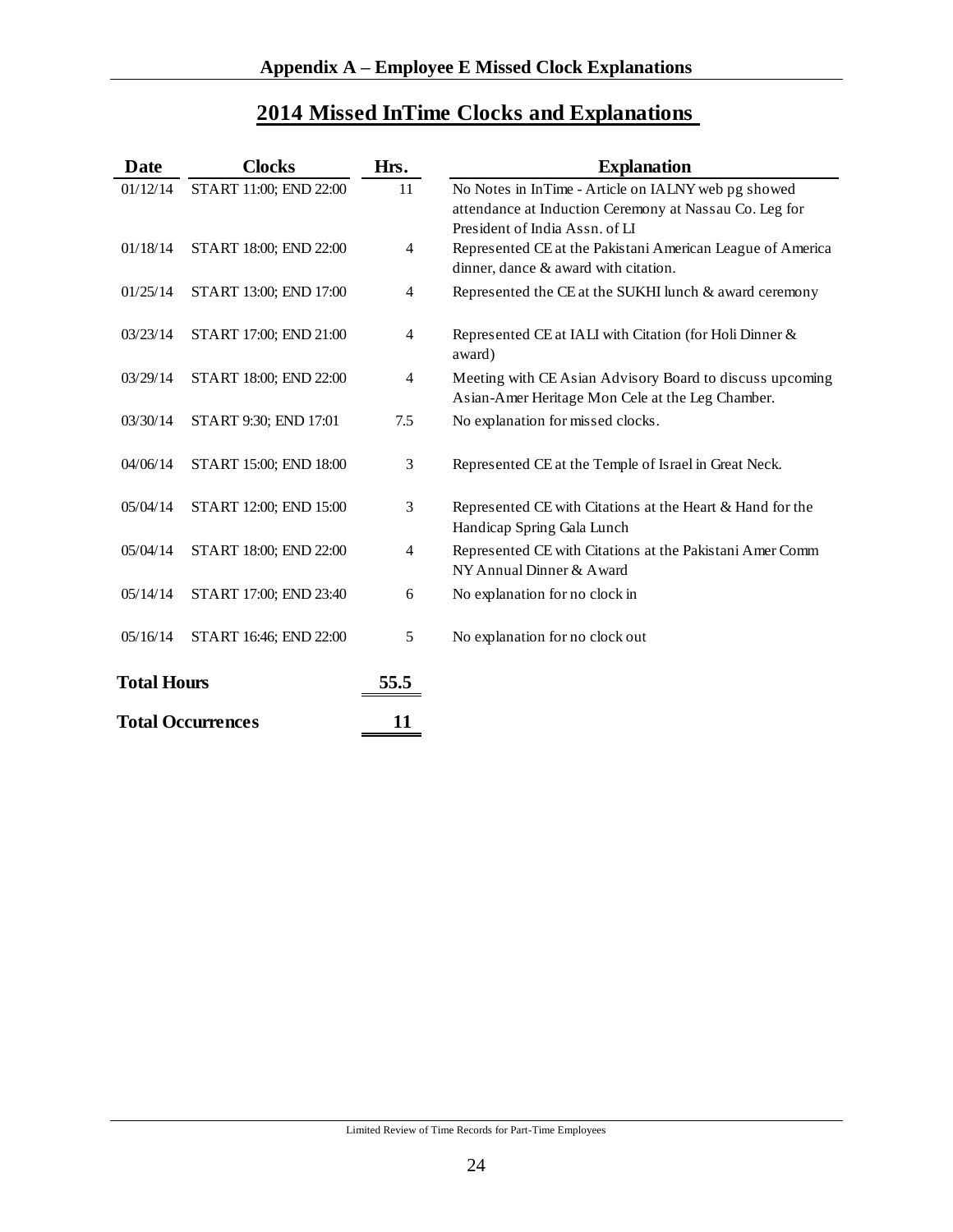#### **NASSAU COUNTY**

**CLASS SPECIFICATION** 

Title: GOLF COURSE ATTENDANT I Code: 230020 MLA Page: 1 of 1

#### **GENERAL STATEMENT OF DUTIES**

Enforces rules and regulations of a golf course; performs related duties as required.

COMPLEXITY OF DUTIES<br>Under general supervision, requires the use of routine judgment, and work is reviewed for completeness.

#### **TYPICAL DUTIES**

- 1. Registers golfers in accordance with prescribed procedures.
- 2. Collects fees and deposits.
- 3. Regulates play from starting tees.
- 4. Patrols course, observes and corrects rule infractions, and prevents vandalism.
- 5. Regulates and speeds progress of play.
- 6. Reports hazardous conditions and accidents.
- 7. Returns caddic carts to designated area.

#### FULL PERFORMANCE KNOWLEDGES, SKILLS, AND ABILITIES

- 1. Considerable knowledge of golf course regulations.
- 2. Knowledge of the game of golf.
- 3. Ability to maintain records.
- 4. Ability to do a considerable amount of walking.

#### **MINIMUM QUALIFICATIONS**

**Training and Experience** 

No formal education requirements.

<span id="page-29-0"></span> $7/7/67$ Revised 3/20/69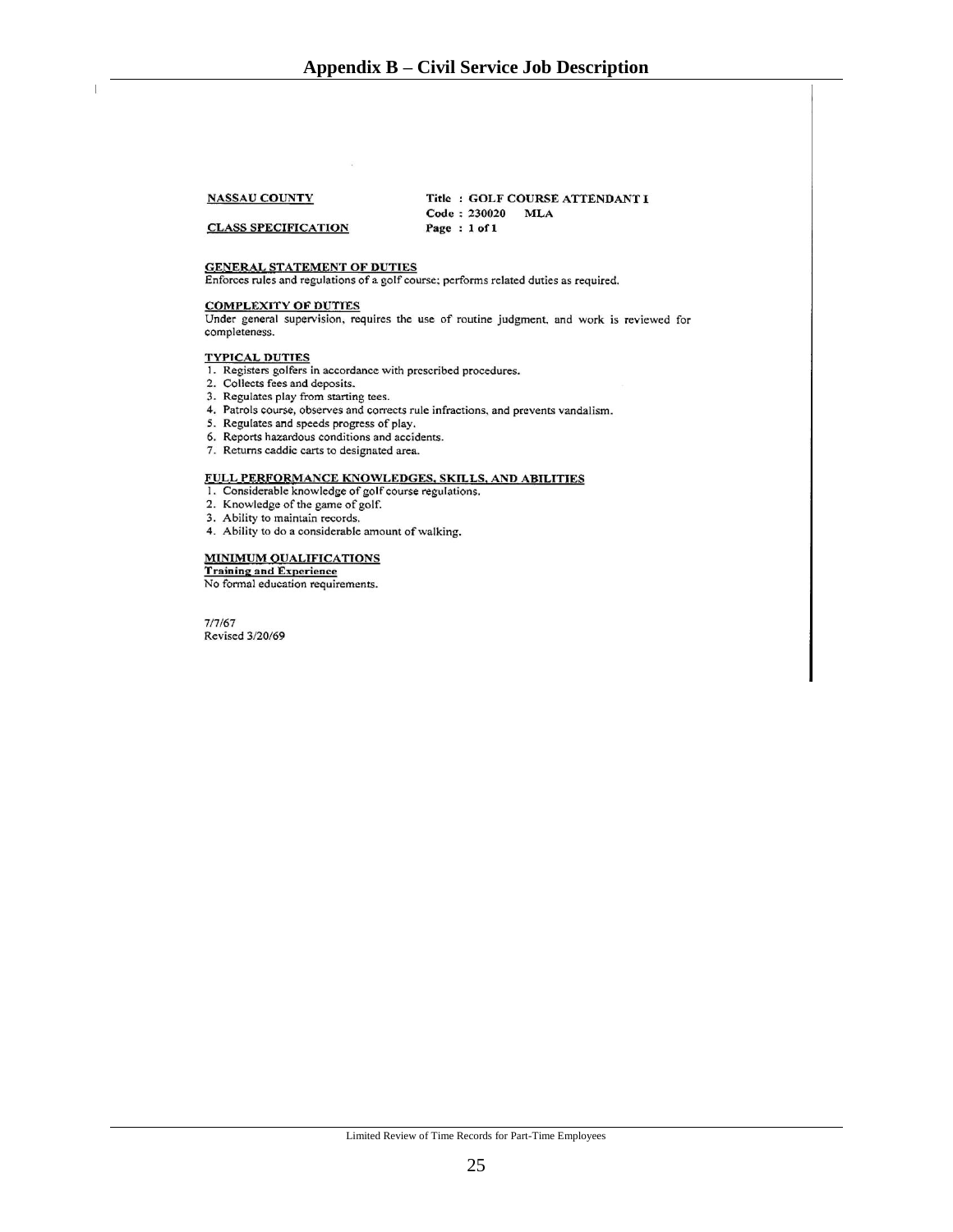**NASSAU COUNTY** 

Title: RECREATION AIDE Code: 230180 MTA Page: 1 of 1

**CLASS SPECIFICATION** 

#### **GENERAL STATEMENT OF DUTIES**

Performs routine work in connection with the conduct of some recreation activity or the care of some physical facility; performs related duties as requires.

#### **COMPLEXITY OF DUTIES**

The position involves routine duties performed according to well-defined procedures and under specific instructions.

#### **TYPICAL DUTIES**

- 1. Fills out membership cards.
- 2. Sets up apparatus and maintains facilities.
- 3. Maintains discipline and enforces regulations.
- 4. Assigns facilities; issues and collects equipment and supplies.
- 5. Keeps records and makes reports.

#### FULL PERFORMANCE KNOWLEDGES, SKILLS, AND ABILITIES

- 1. Ability to deal with both adults and children.
- 2. Ability to express ideas to groups.
- 3. Ability to maintain records and prepare reports.
- 4. Ability to perform routine tasks under close supervision.

#### **MINIMUM QUALIFICATIONS**

**Training and Experience** 

- 1. Completion of at least two years of high school.
- 2. No prior experience requirement.

 $7/7/67$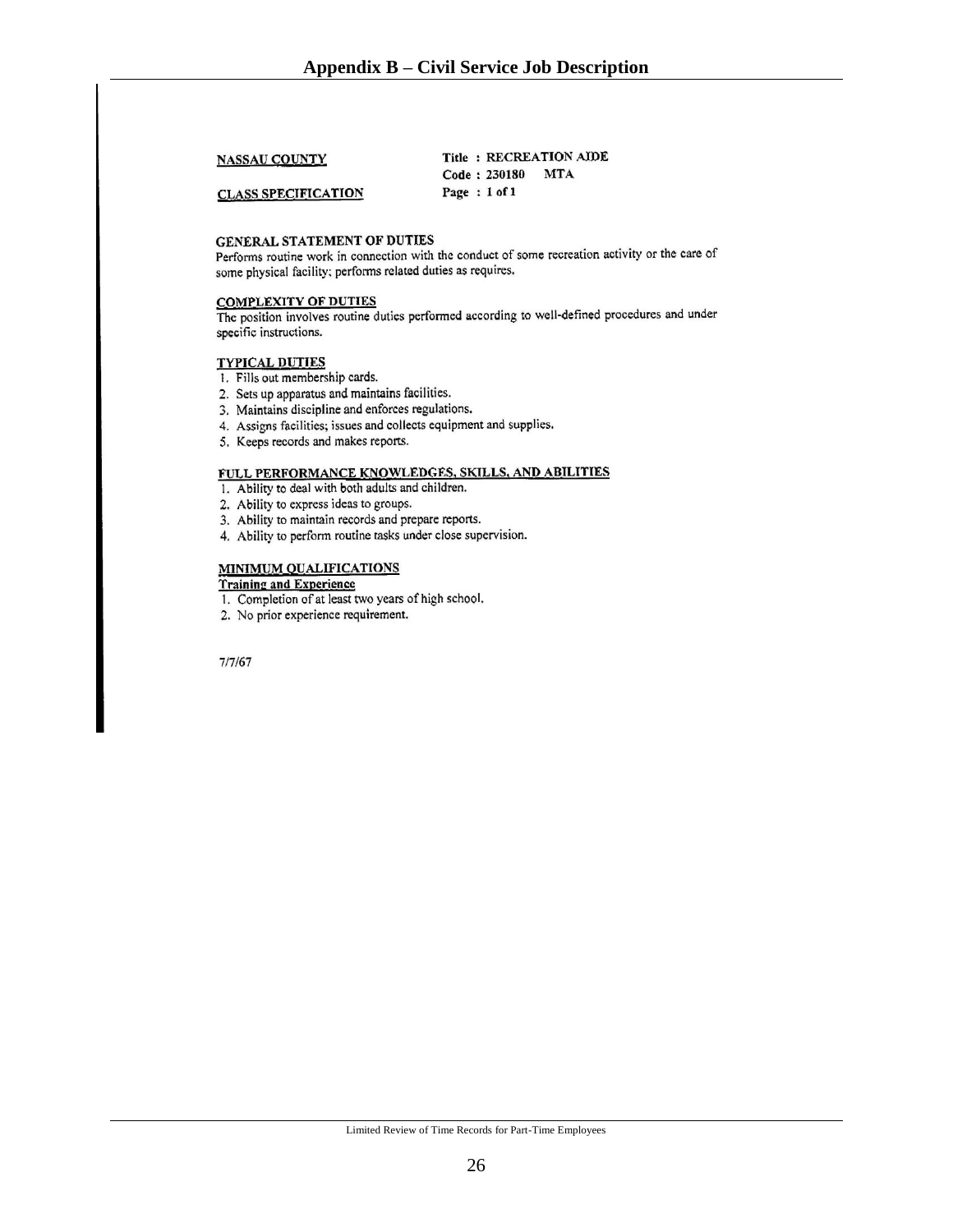#### <span id="page-31-0"></span>**Recommendation to Review Finding (1):**

The County should continue managing employee headcount and containing payroll costs and monitor the increased use of and reliance on seasonal employees.

#### **Human Resources Response**:

The Administration has provided government services through departmental consolidations and/or eliminations and consolidations of functions that were duplicative or less efficient in providing services. As a result, the Administration has reduced the overall workforce. The Administration continues to diligently review and monitor employee headcounts and all associated payroll costs while evaluating operations and taking under consideration new cost savings initiatives. The Administration frequently evaluates the seasonal headcount based on various factors, including but not limited to number of hours worked, overtime usage, etc. The Administration continues to work with Departments evaluating operations and reliance on seasonal employees.

#### *Auditor's Follow-up:*

*The Auditors concur with HR's response.*

## **Recommendation(s) to Review Finding (2):**

We recommend that the County Office of Human Resources immediately put measures in place to monitor part-time employees to ensure that they work less than 39.75 hours per pay-period. If an emergency exists, or a compelling reason requiring additional hours occurs, the Deputy County Executive should be contacted, and written approval for the extra hours should be obtained and recorded

#### **Human Resources Response:**

The Office of Human Resources (HR), in coordination with the Office of Management and Budgets (OMB), continues to monitor the bi-weekly, part-time payroll hours. As part of the review, HR has contacted Departments directly with reminders that compliance with maximum hours be maintained. As a result, there has been a reduction in the number of part-time employees working over the maximum; and, for those part-time employees who have worked over the maximum, most have worked less than 20 additional hours in any given time period. HR will continue to review part-time payroll hours on a biweekly basis and work with Departments to identify solutions to part-time staffing issues.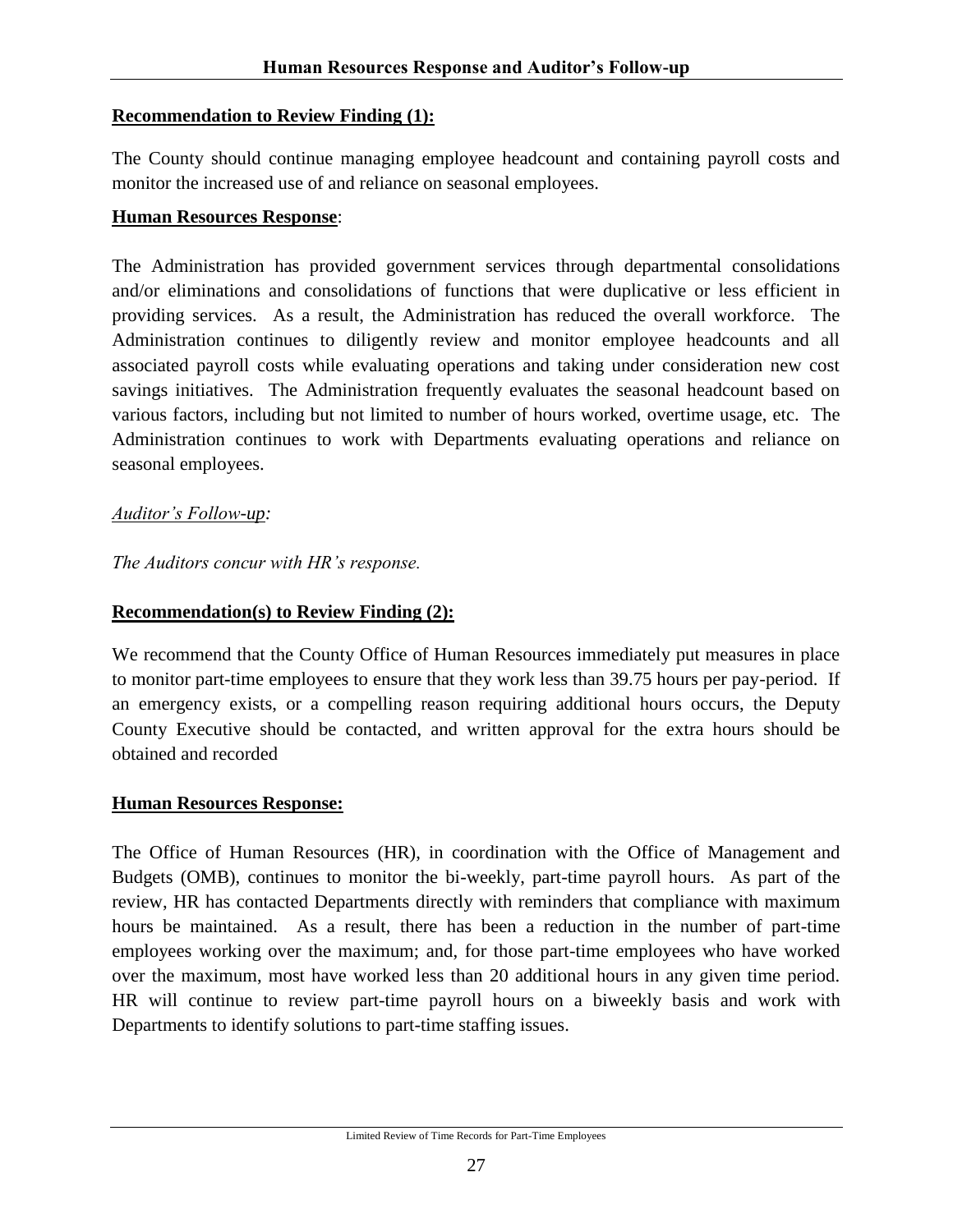#### *Auditor's Follow-up:*

*We generally concur with HR's response and reiterate our recommendation that instances where part-time employees work more than 39.75 hours per pay period be referred to a Deputy County Executive for approval.*

#### **Recommendation(s) to Review Finding (3):**

We recommend that the:

- a) County Office of Human Resources investigate why the Parks Department is not following County InTime regulations and immediately instruct supervisors to review and certify all employee InTime timesheets going forward; and
- b) Parks Department ensures that supervisors are adequately directing and monitoring parttime employees to be limited to 39.75 hours of work bi-weekly.

#### **Human Resources Response:**

(3)(a) HR will immediately instruct Parks Department personnel in use of the "InTime" timekeeping processes related to Supervisor responsibilities. HR will instruct personnel specifically in the use of "quick reference instructions and guidelines" which is located on the County's Webconnect under the "InTime" portal:

<http://webconnect/agencies/Humanresources/intime/training/index.php>

HR will send a reminder memo to all Department heads to ensure that supervisors are certifying subordinate timesheets.

#### *Auditor's Follow-up:*

#### *The Auditors concur with HR's response.*

(3)(b) HR will recommend to the Parks Department that it immediately advise all supervisors that schedules for part-time employees must comply with the maximum threshold and will recommend to the Department that it continue to monitor such schedules on an ongoing basis. HR will, in coordination with OMB, also continue to monitor such biweekly part-time payroll hours.

#### *Auditor's Follow-up:*

*The Auditors concur with HR's response.*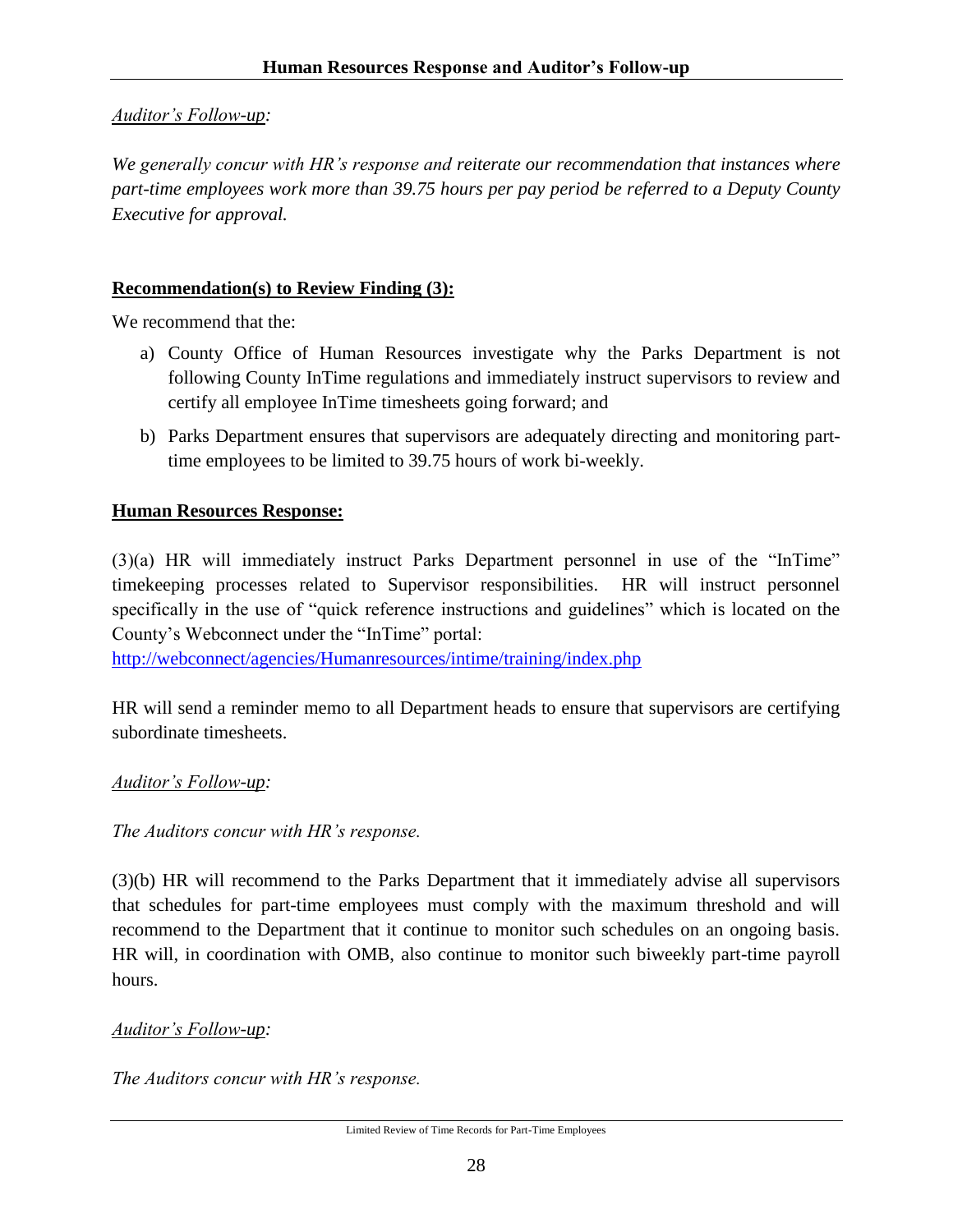#### **Recommendation to Review Finding (4):**

We recommend that these time irregularities for Employee E be referred to the District Attorney for investigation.

#### **Human Resources Response:**

HR is without authority and jurisdiction to investigate allegations of employee work schedule conflicts with outside employment. As such, the Office of Human Resources referred this matter tothe District Attorney for review on October 6, 2014. Please note the Employee E was suspended without pay effective September 23, 2014.

#### *Auditor's Follow-up:*

*The Auditors concur with HR's response.*

#### **Recommendation(s) to Review Finding (5):**

We recommend that the Parks Department work with Human Resources and the Nassau County Department of Civil Service to:

- a) ensure that the employees cited as working out of title in this report are placed in appropriate positions in a timely manner, in accordance with Civil Service regulations; and
- b) review the duties assigned to Employee B, noting the extensive traveling currently required. If the Department wants him to continue in his part-time position, perhaps the sharing of the duties by two part-time Recreation Aides would reduce the need for travel, and assist in reducing travel related expenses as well.

#### **Human Resources Response:**

(5)(a) HR will evaluate with the Civil Service Commission and the Parks Department the findings of out of title work and determine appropriate remedy. The Parks Department has already taken steps to correct out of title work; for example, Employee A has been appointed to Secretary to Commissioner of Parks effective September 9, 2014. No Parks Department employee has filed a grievance for out of title work within the time period that this audit was conducted.